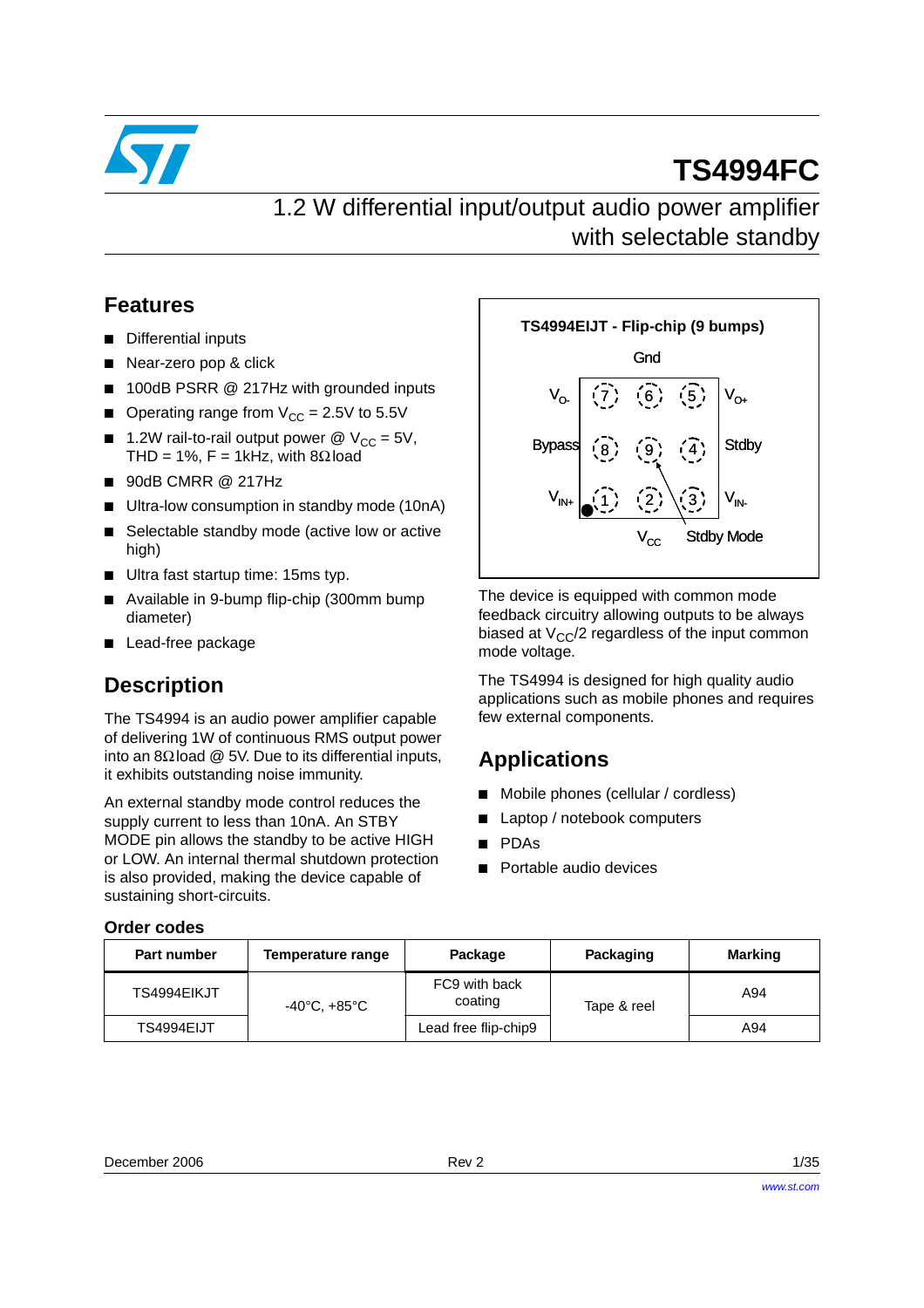# **Contents**

| 1           |      |                                                                  |  |  |  |  |  |
|-------------|------|------------------------------------------------------------------|--|--|--|--|--|
| $\mathbf 2$ |      | Absolute maximum ratings and operating conditions  4             |  |  |  |  |  |
| 3           |      |                                                                  |  |  |  |  |  |
| 4           |      |                                                                  |  |  |  |  |  |
|             | 4.1  |                                                                  |  |  |  |  |  |
|             | 4.2  |                                                                  |  |  |  |  |  |
|             | 4.3  |                                                                  |  |  |  |  |  |
|             | 4.4  |                                                                  |  |  |  |  |  |
|             | 4.5  | Calculating the influence of mismatching on PSRR performance  25 |  |  |  |  |  |
|             | 4.6  |                                                                  |  |  |  |  |  |
|             | 4.7  |                                                                  |  |  |  |  |  |
|             | 4.8  |                                                                  |  |  |  |  |  |
|             | 4.9  |                                                                  |  |  |  |  |  |
|             | 4.10 |                                                                  |  |  |  |  |  |
|             | 4.11 |                                                                  |  |  |  |  |  |
|             | 4.12 |                                                                  |  |  |  |  |  |
| 5           |      |                                                                  |  |  |  |  |  |
| 6           |      |                                                                  |  |  |  |  |  |

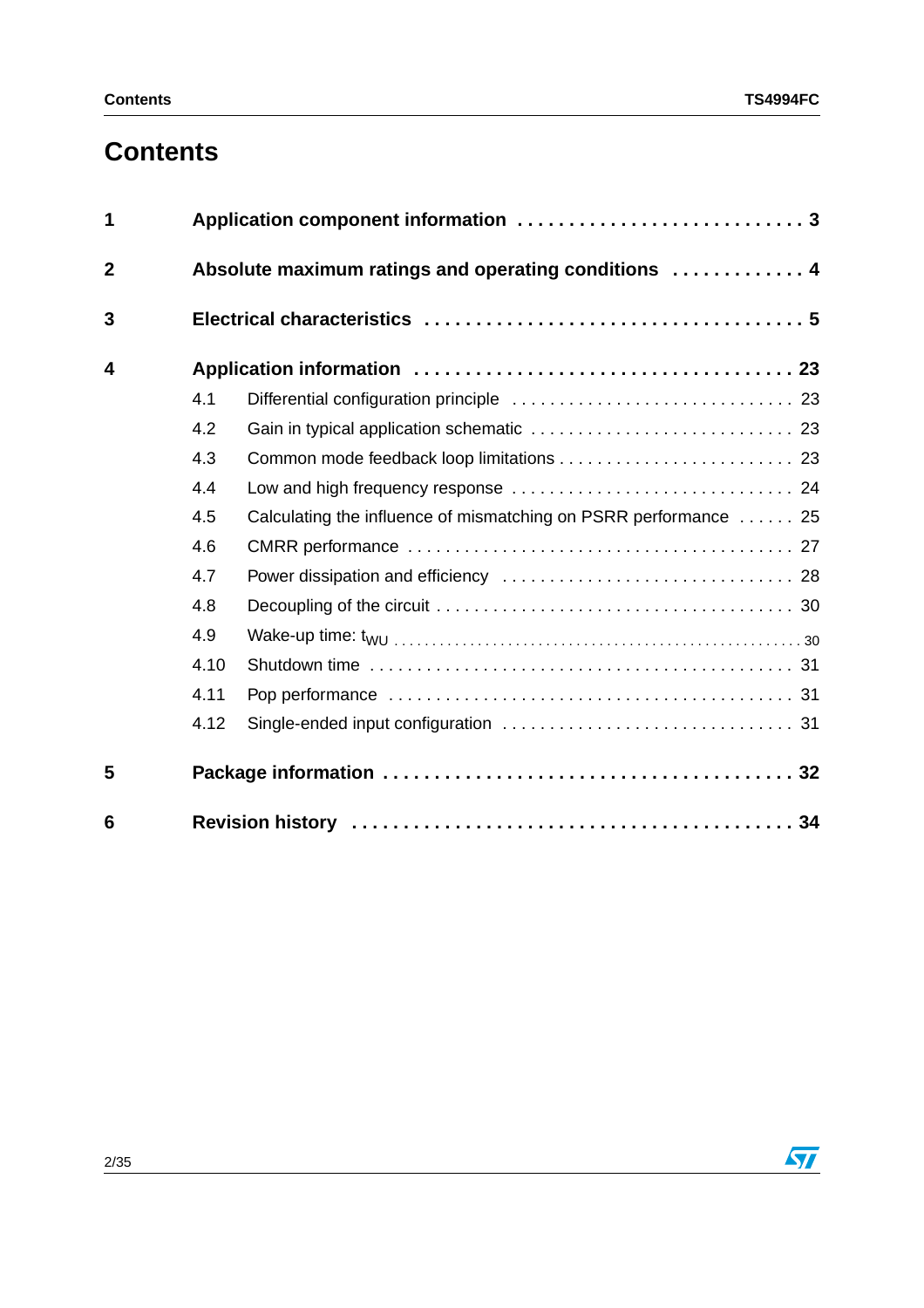# <span id="page-2-0"></span>**1 Application component information**

| <b>Components</b>   | <b>Functional description</b>                                                                                                                 |  |  |
|---------------------|-----------------------------------------------------------------------------------------------------------------------------------------------|--|--|
| $C_{\rm s}$         | Supply bypass capacitor that provides power supply filtering.                                                                                 |  |  |
| $C_{b}$             | Bypass capacitor that provides half supply filtering.                                                                                         |  |  |
| $R_{\mathsf{feed}}$ | Feedback resistor that sets the closed loop gain in conjunction with $R_{in}$<br>$A_V$ = closed loop gain = $R_{\text{feed}}/R_{\text{in}}$ . |  |  |
| $R_{in}$            | Inverting input resistor that sets the closed loop gain in conjunction with Rfeed.                                                            |  |  |
| $C_{in}$            | Optional input capacitor making a high pass filter together with $R_{in}$ .<br>$(F_{Cl} = 1/(2\pi R_{in}C_{in}).$                             |  |  |

### <span id="page-2-1"></span>**Figure 1. Typical application**



 $\sqrt{2}$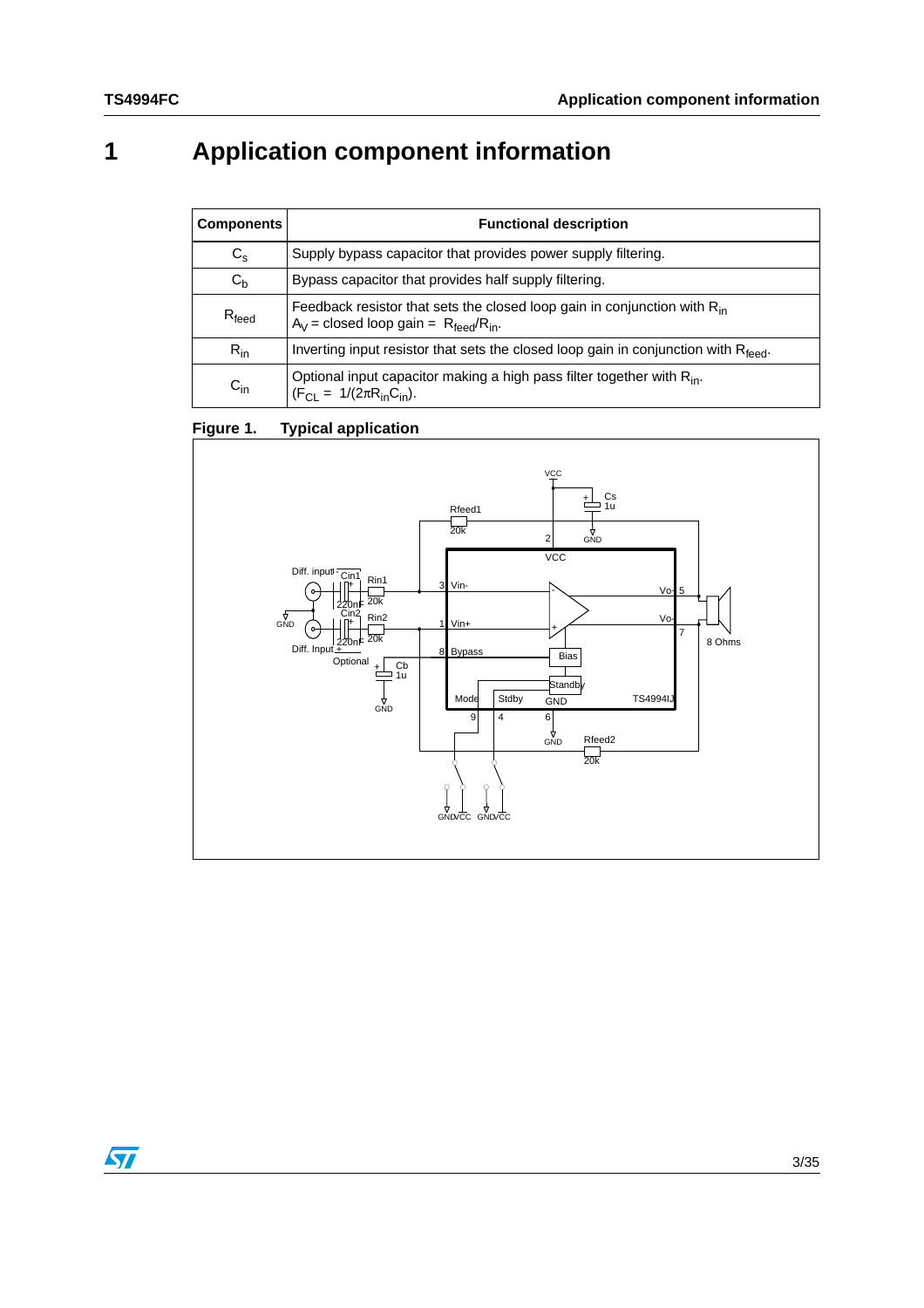## <span id="page-3-0"></span>**2 Absolute maximum ratings and operating conditions**

| Symbol                       | <b>Parameter</b>                           | Value              | Unit        |
|------------------------------|--------------------------------------------|--------------------|-------------|
| $V_{\rm CC}$                 | Supply voltage (1)                         | 6                  | V           |
| $V_i$                        | Input voltage $(2)$                        | GND to $V_{CC}$    | V           |
| $\mathsf{T}_{\mathsf{oper}}$ | Operating free air temperature range       | $-40$ to $+85$     | °C          |
| ${\tt T_{stg}}$              | Storage temperature                        | $-65$ to $+150$    | $^{\circ}C$ |
| $T_i$                        | Maximum junction temperature               | 150                | °C          |
| $R_{thja}$                   | Thermal resistance junction to ambient (3) | 250                | °C/W        |
| $P_{\text{diss}}$            | Power dissipation                          | internally limited | W           |
| <b>ESD</b>                   | Human body model                           | 2                  | kV          |
|                              | Machine model                              | 200                | $\vee$      |
|                              | Latch-up immunity                          | 200                | mA          |
|                              | Lead temperature (soldering, 10sec)        | 260                | °C          |

#### **Table 1. Absolute maximum ratings**

1. All voltage values are measured with respect to the ground pin.

2. The magnitude of the input signal must never exceed  $V_{CC}$  + 0.3V / GND - 0.3V.

3. The device is protected by a thermal shutdown active at 150°C.

#### **Table 2. Operating conditions**

| Symbol                  | <b>Parameter</b>                                                                                                                                                 | Value                                                                | Unit   |
|-------------------------|------------------------------------------------------------------------------------------------------------------------------------------------------------------|----------------------------------------------------------------------|--------|
| $V_{CC}$                | Supply voltage                                                                                                                                                   | 2.5 to 5.5                                                           | V      |
| $V_{SM}$                | Standby mode voltage input:<br>Standby active LOW<br>Standby active HIGH                                                                                         | $V_{\rm SM}$ =GND<br>$V_{SM}=V_{CC}$                                 | V      |
| <b>V<sub>STBY</sub></b> | Standby voltage input:<br>Device ON ( $V_{SM}$ = GND) or device OFF ( $V_{SM}$ = $V_{CC}$ )<br>Device OFF ( $V_{SM}$ = GND) or device ON ( $V_{SM}$ = $V_{CC}$ ) | 1.5 ≤ $V_{STBY}$ ≤ $V_{CC}$<br>GND ≤ $V_{STBY}$ ≤ 0.4 <sup>(1)</sup> | $\vee$ |
| $T_{SD}$                | Thermal shutdown temperature                                                                                                                                     | 150                                                                  | °C     |
| $R_L$                   | Load resistor                                                                                                                                                    | $\geq 4$                                                             | Ω      |
| $R_{thia}$              | Thermal resistance junction to ambient                                                                                                                           | 100                                                                  | °C∕W   |

1. The minimum current consumption ( $I_{STBY}$ ) is guaranteed when  $V_{STBY}$  = GND or  $V_{CC}$  (i.e. supply rails) for the whole temperature range.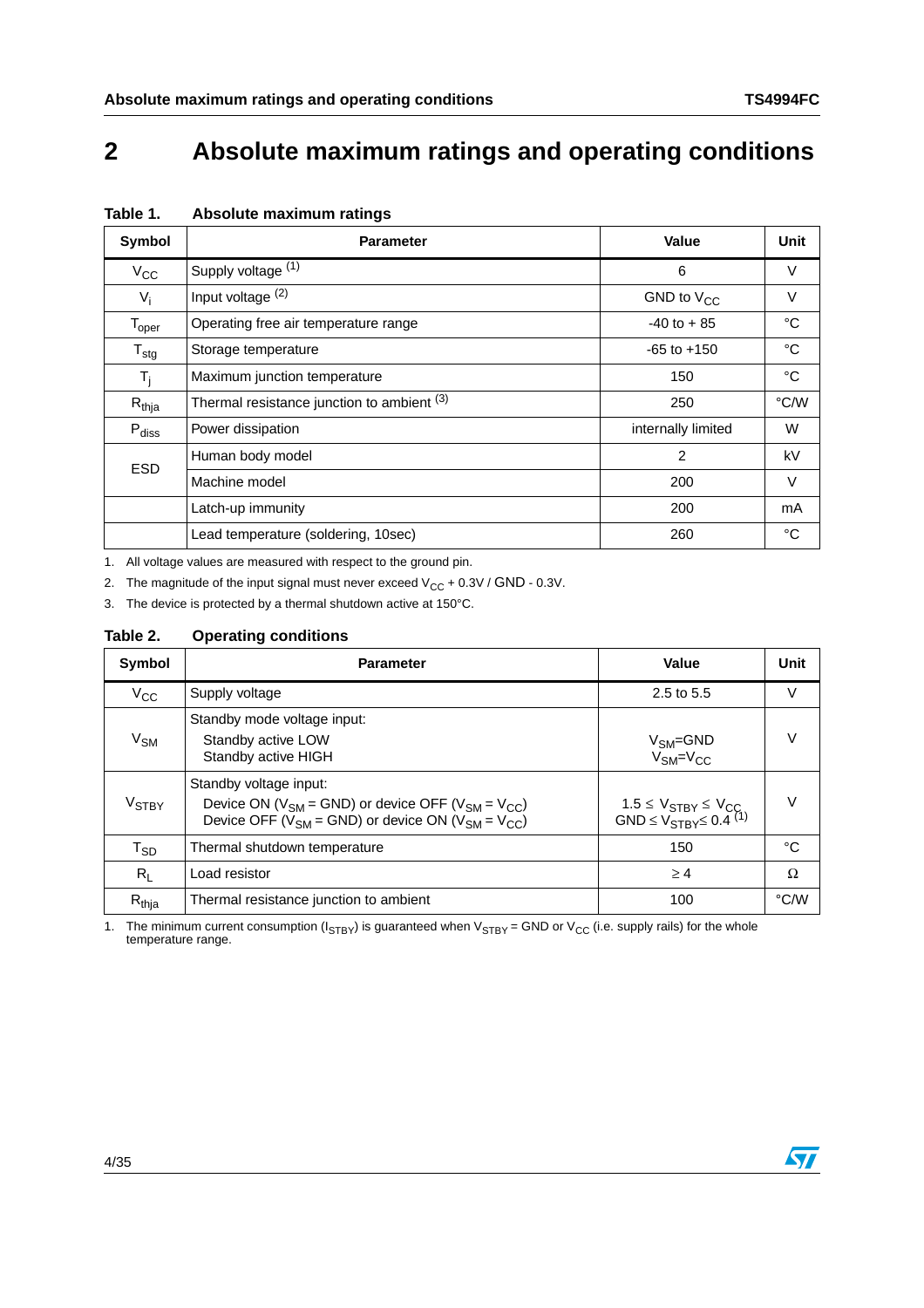## <span id="page-4-0"></span>**3 Electrical characteristics**

<span id="page-4-1"></span>

| Table 3. | Electrical characteristics for $V_{CC}$ = +5V, GND = 0V, T <sub>amb</sub> = 25°C (unless otherwise |
|----------|----------------------------------------------------------------------------------------------------|
|          | specified)                                                                                         |

| Symbol             | <b>Parameter</b>                                                                                                                                                                                                                                                                          | Min. | Typ.                                           | Max.           | Unit          |
|--------------------|-------------------------------------------------------------------------------------------------------------------------------------------------------------------------------------------------------------------------------------------------------------------------------------------|------|------------------------------------------------|----------------|---------------|
| $I_{\rm CC}$       | Supply current<br>No input signal, no load                                                                                                                                                                                                                                                |      | 4                                              | $\overline{7}$ | mA            |
| $I_{STBY}$         | Standby current<br>No input signal, $V_{STBY} = V_{SM} = GND$ , $R_L = 8\Omega$<br>No input signal, $V_{STBY} = V_{SM} = V_{CC}$ , R <sub>L</sub> = 8 $\Omega$                                                                                                                            |      | 10                                             | 1000           | nA            |
| $V_{oo}$           | Differential output offset voltage<br>No input signal, $R_L = 8\Omega$                                                                                                                                                                                                                    |      | 0.1                                            | 10             | mV            |
| V <sub>ICM</sub>   | Input common mode voltage<br>$CMRR \leq -60dB$                                                                                                                                                                                                                                            | 0.6  |                                                | $V_{CC}$ - 0.9 | V             |
| $P_{\text{out}}$   | Output power<br>THD = 1% Max, F= 1kHz, $R_1 = 8\Omega$                                                                                                                                                                                                                                    | 0.8  | 1.2                                            |                | W             |
| $THD + N$          | Total harmonic distortion + noise<br>$P_{out} = 850$ mW rms, A <sub>V</sub> = 1, 20Hz $\le F \le 20$ kHz, R <sub>L</sub> = $8\Omega$                                                                                                                                                      |      | 0.5                                            |                | %             |
| PSRR <sub>IG</sub> | Power supply rejection ratio with inputs grounded <sup>(1)</sup><br>F = 217Hz, R = 8 $\Omega$ , A <sub>V</sub> = 1, C <sub>in</sub> = 4.7 $\mu$ F, C <sub>b</sub> = 1 $\mu$ F<br>$V_{\text{ripole}} = 200 \text{mV}_{\text{PP}}$                                                          |      | 100                                            |                | dB            |
| <b>CMRR</b>        | Common mode rejection ratio<br>$F = 217$ Hz, R <sub>L</sub> = 8 $\Omega$ , A <sub>V</sub> = 1, C <sub>in</sub> = 4.7 $\mu$ F, C <sub>b</sub> = 1 $\mu$ F<br>$V_{ic} = 200 \text{mV}_{PP}$                                                                                                 |      | 90                                             |                | dB            |
| <b>SNR</b>         | Signal-to-noise ratio (A-weighted filter, $A_V = 2.5$ )<br>$R_L = 8\Omega$ , THD +N < 0.7%, 20Hz $\le F \le 20$ kHz                                                                                                                                                                       |      | 100                                            |                | dB            |
| <b>GBP</b>         | Gain bandwidth product<br>$R_L = 8\Omega$                                                                                                                                                                                                                                                 |      | $\overline{c}$                                 |                | <b>MHz</b>    |
| $V_N$              | Output voltage noise, 20Hz $\leq$ F $\leq$ 20kHz, R <sub>1</sub> = 8 $\Omega$<br>Unweighted, $A_V = 1$<br>A-weighted, $A_V = 1$<br>Unweighted, $A_V = 2.5$<br>A-weighted, $A_V = 2.5$<br>Unweighted, $A_V = 7.5$<br>A-weighted, $A_V = 7.5$<br>Unweighted, Standby<br>A-weighted, Standby |      | 6<br>5.5<br>12<br>10.5<br>33<br>28<br>1.5<br>1 |                | $\mu V_{RMS}$ |
| $t_{\text{WU}}$    | Wake-up time <sup>(2)</sup><br>$C_b = 1 \mu F$                                                                                                                                                                                                                                            |      | 15                                             |                | ms            |

1. Dynamic measurements - 20\*log(rms( $V_{\text{out}}$ )/rms ( $V_{\text{ripple}}$ )).  $V_{\text{ripple}}$  is the super-imposed sinus signal relative to  $V_{\text{CC}}$ .

2. Transition time from standby mode to fully operational amplifier.

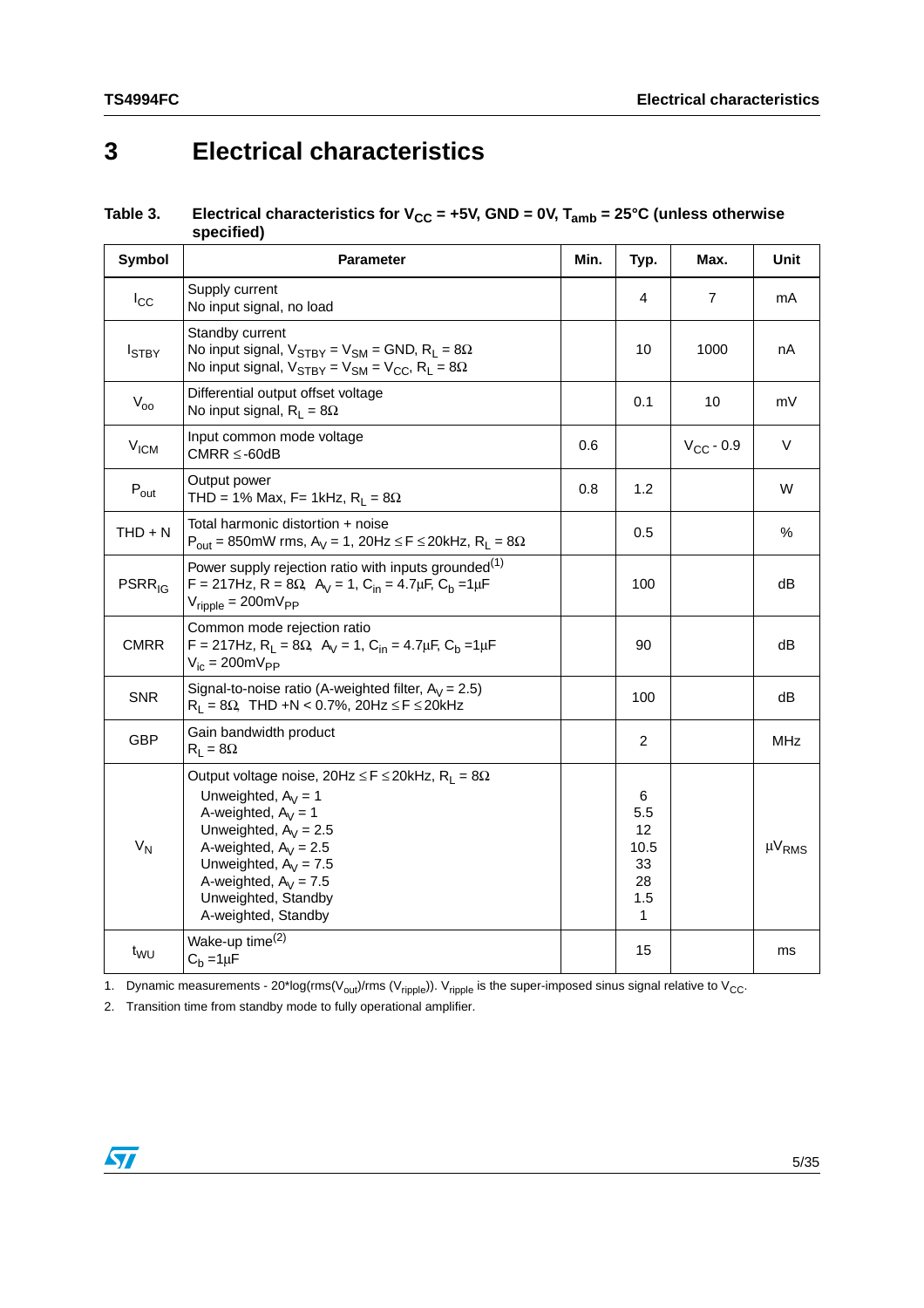| Table 4. | Electrical characteristics for $V_{CC}$ = +3.3V (all electrical values are guaranteed with<br>correlation measurements at 2.6V and 5V), GND = 0V, $T_{amb}$ = 25°C (unless otherwise<br>specified) |  |  |
|----------|----------------------------------------------------------------------------------------------------------------------------------------------------------------------------------------------------|--|--|
|          |                                                                                                                                                                                                    |  |  |

| Symbol                   | <b>Parameter</b>                                                                                                                                                                                                                                                                          | Min. | Typ.                                           | Max.           | Unit          |
|--------------------------|-------------------------------------------------------------------------------------------------------------------------------------------------------------------------------------------------------------------------------------------------------------------------------------------|------|------------------------------------------------|----------------|---------------|
| $I_{\rm CC}$             | Supply current no input signal, no load                                                                                                                                                                                                                                                   |      | 3                                              | $\overline{7}$ | mA            |
| <b>I</b> STBY            | Standby current<br>No input signal, $V_{STBY} = V_{SM} = GND$ , $R_L = 8\Omega$<br>No input signal, $V_{STBY} = V_{SM} = V_{CC}$ , $R_L = 8\Omega$                                                                                                                                        |      | 10                                             | 1000           | nA            |
| $V_{00}$                 | Differential output offset voltage<br>No input signal, $R_1 = 8\Omega$                                                                                                                                                                                                                    |      | 0.1                                            | 10             | mV            |
| V <sub>ICM</sub>         | Input common mode voltage<br>$CMRR \leq -60dB$                                                                                                                                                                                                                                            | 0.6  |                                                | $V_{CC}$ - 0.9 | V             |
| $P_{\text{out}}$         | Output power<br>THD = 1% max, F= 1kHz, $R_L$ = 8 $\Omega$                                                                                                                                                                                                                                 | 300  | 500                                            |                | mW            |
| $THD + N$                | Total harmonic distortion + noise<br>$P_{out}$ = 300mW rms, A <sub>V</sub> = 1, 20Hz $\leq$ F $\leq$ 20kHz, R <sub>L</sub> = 8 $\Omega$                                                                                                                                                   |      | 0.5                                            |                | $\%$          |
| <b>PSRR<sub>IG</sub></b> | Power supply rejection ratio with inputs grounded $^{(1)}$<br>$F = 217$ Hz, R = 8 $\Omega$ , A <sub>V</sub> = 1, C <sub>in</sub> = 4.7 $\mu$ F, C <sub>b</sub> = 1 $\mu$ F<br>$V_{\text{ripole}} = 200 \text{mV}_{\text{PP}}$                                                             |      | 100                                            |                | dB            |
| <b>CMRR</b>              | Common mode rejection ratio<br>F = 217Hz, R <sub>L</sub> = 8 $\Omega$ , A <sub>V</sub> = 1, C <sub>in</sub> = 4.7 $\mu$ F, C <sub>b</sub> = 1 $\mu$ F<br>$V_{ic} = 200 \text{mV}_{PP}$                                                                                                    |      | 90                                             |                | dB            |
| <b>SNR</b>               | Signal-to-noise ratio (A-weighted filter, $A_V = 2.5$ )<br>$R_L = 8\Omega$ , THD +N < 0.7%, 20Hz $\le F \le 20$ kHz                                                                                                                                                                       |      | 100                                            |                | dB            |
| <b>GBP</b>               | Gain bandwidth product<br>$R_L = 8\Omega$                                                                                                                                                                                                                                                 |      | $\overline{c}$                                 |                | <b>MHz</b>    |
| $V_N$                    | Output voltage noise, 20Hz $\leq$ F $\leq$ 20kHz, R <sub>L</sub> = 8 $\Omega$<br>Unweighted, $A_V = 1$<br>A-weighted, $A_V = 1$<br>Unweighted, $A_V = 2.5$<br>A-weighted, $A_V = 2.5$<br>Unweighted, $A_V = 7.5$<br>A-weighted, $A_V = 7.5$<br>Unweighted, Standby<br>A-weighted, Standby |      | 6<br>5.5<br>12<br>10.5<br>33<br>28<br>1.5<br>1 |                | $\mu V_{RMS}$ |
| t <sub>WU</sub>          | Wake-up time <sup>(2)</sup><br>$C_b = 1 \mu F$                                                                                                                                                                                                                                            |      | 15                                             |                | ms            |

1. Dynamic measurements - 20\*log(rms( $V_{\text{out}}$ )/rms ( $V_{\text{ripple}}$ )).  $V_{\text{ripple}}$  is the super-imposed sinus signal relative to  $V_{\text{CC}}$ .

2. Transition time from standby mode to fully operational amplifier.

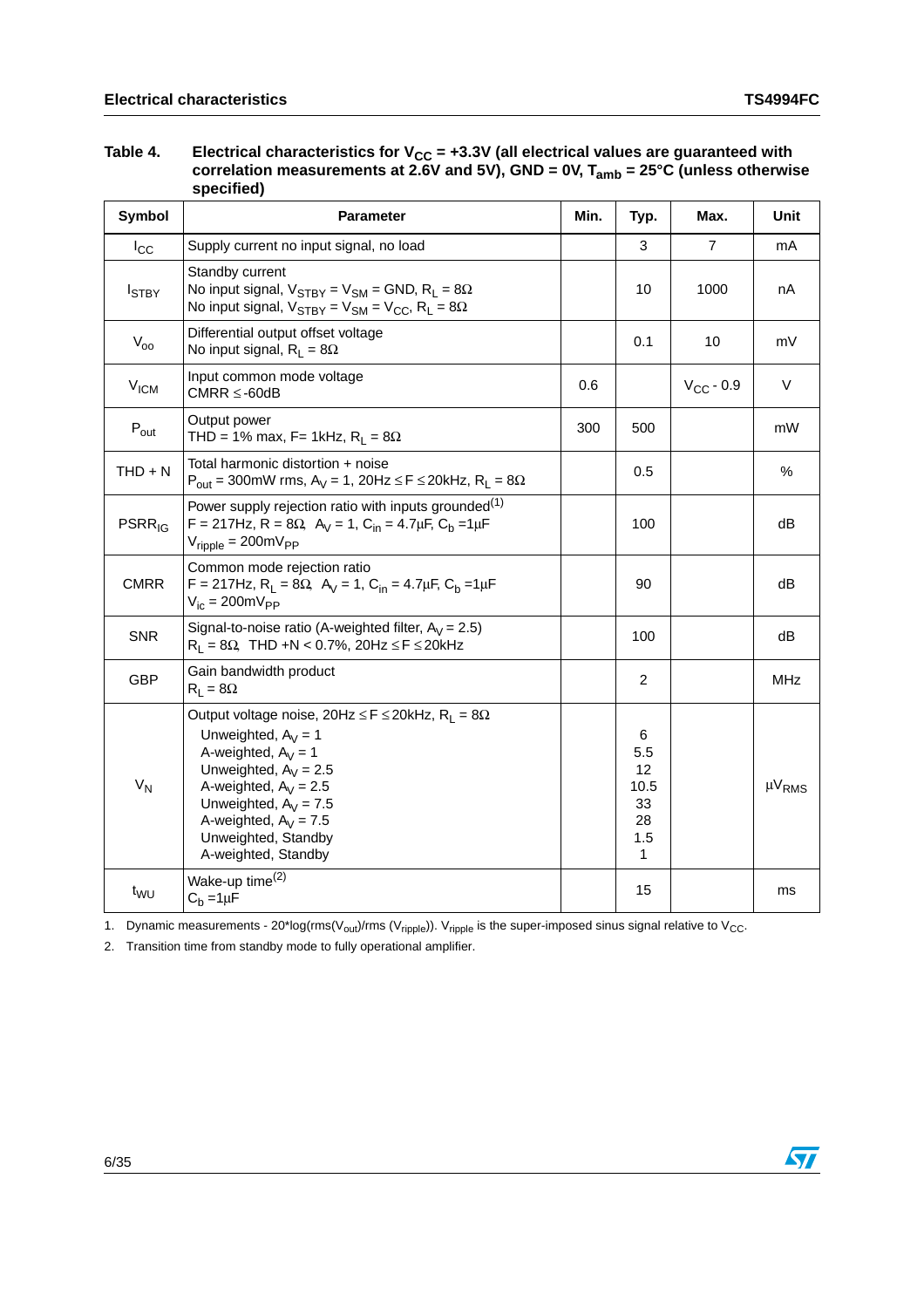| Symbol                   | Parameter                                                                                                                                                                                                                                                                                 | Min. | Typ.                                                      | Max.           | Unit                   |
|--------------------------|-------------------------------------------------------------------------------------------------------------------------------------------------------------------------------------------------------------------------------------------------------------------------------------------|------|-----------------------------------------------------------|----------------|------------------------|
| $I_{\rm CC}$             | Supply current<br>No input signal, no load                                                                                                                                                                                                                                                |      | 3                                                         | $\overline{7}$ | mA                     |
| $I_{STBY}$               | Standby current<br>No input signal, $V_{STBY} = V_{SM} = GND$ , $R_L = 8\Omega$<br>No input signal, $V_{STBY} = V_{SM} = V_{CC}$ , $R_L = 8\Omega$                                                                                                                                        |      | 10                                                        | 1000           | nA                     |
| $V_{00}$                 | Differential output offset voltage<br>No input signal, $R_L = 8\Omega$                                                                                                                                                                                                                    |      | 0.1                                                       | 10             | mV                     |
| V <sub>ICM</sub>         | Input common mode voltage<br>$CMRR \leq 60dB$                                                                                                                                                                                                                                             | 0.6  |                                                           | $V_{CC}$ - 0.9 | V                      |
| $P_{\text{out}}$         | Output power<br>THD = 1% max, F= 1kHz, $R_L$ = 8 $\Omega$                                                                                                                                                                                                                                 | 200  | 300                                                       |                | mW                     |
| $THD + N$                | Total harmonic distortion + noise<br>$P_{out}$ = 225mW rms, A <sub>V</sub> = 1, 20Hz $\leq$ F $\leq$ 20kHz, R <sub>L</sub> = 8 $\Omega$                                                                                                                                                   |      | 0.5                                                       |                | $\%$                   |
| <b>PSRR<sub>IG</sub></b> | Power supply rejection ratio with inputs grounded <sup>(1)</sup><br>F = 217Hz, R = 8 $\Omega$ , A <sub>V</sub> = 1, C <sub>in</sub> = 4.7 $\mu$ F, C <sub>b</sub> = 1 $\mu$ F<br>$V_{\text{ripole}} = 200 \text{mV}_{\text{PP}}$                                                          |      | 100                                                       |                | dB                     |
| <b>CMRR</b>              | Common mode rejection ratio<br>F = 217Hz, R <sub>L</sub> = 8 $\Omega$ , A <sub>V</sub> = 1, C <sub>in</sub> = 4.7 $\mu$ F, C <sub>b</sub> = 1 $\mu$ F<br>$V_{ic} = 200 \text{mV}_{PP}$                                                                                                    |      | 90                                                        |                | dB                     |
| <b>SNR</b>               | Signal-to-noise ratio (A-weighted filter, $A_V = 2.5$ )<br>$R_L = 8\Omega$ , THD +N < 0.7%, 20Hz $\le F \le 20$ kHz                                                                                                                                                                       |      | 100                                                       |                | dB                     |
| <b>GBP</b>               | Gain bandwidth product<br>$R_L = 8\Omega$                                                                                                                                                                                                                                                 |      | $\overline{c}$                                            |                | <b>MHz</b>             |
| $V_N$                    | Output voltage noise, 20Hz $\leq$ F $\leq$ 20kHz, R <sub>L</sub> = 8 $\Omega$<br>Unweighted, $A_V = 1$<br>A-weighted, $A_V = 1$<br>Unweighted, $A_V = 2.5$<br>A-weighted, $A_V = 2.5$<br>Unweighted, $A_V = 7.5$<br>A-weighted, $A_V = 7.5$<br>Unweighted, Standby<br>A-weighted, Standby |      | 6<br>5.5<br>12<br>10.5<br>33<br>28<br>1.5<br>$\mathbf{1}$ |                | $\mu$ V <sub>RMS</sub> |
| t <sub>WU</sub>          | Wake-up time <sup>(2)</sup><br>$C_b = 1 \mu F$                                                                                                                                                                                                                                            |      | 15                                                        |                | ms                     |

#### Table 5. Electrical characteristics for V<sub>CC</sub> = +2.6V, GND = 0V, T<sub>amb</sub> = 25°C (unless otherwise **specified)**

1. Dynamic measurements - 20\*log(rms( $V_{out}$ )/rms ( $V_{ripple}$ )).  $V_{ripple}$  is the super-imposed sinus signal relative to  $V_{CC}$ .

2. Transition time from standby mode to fully operational amplifier.

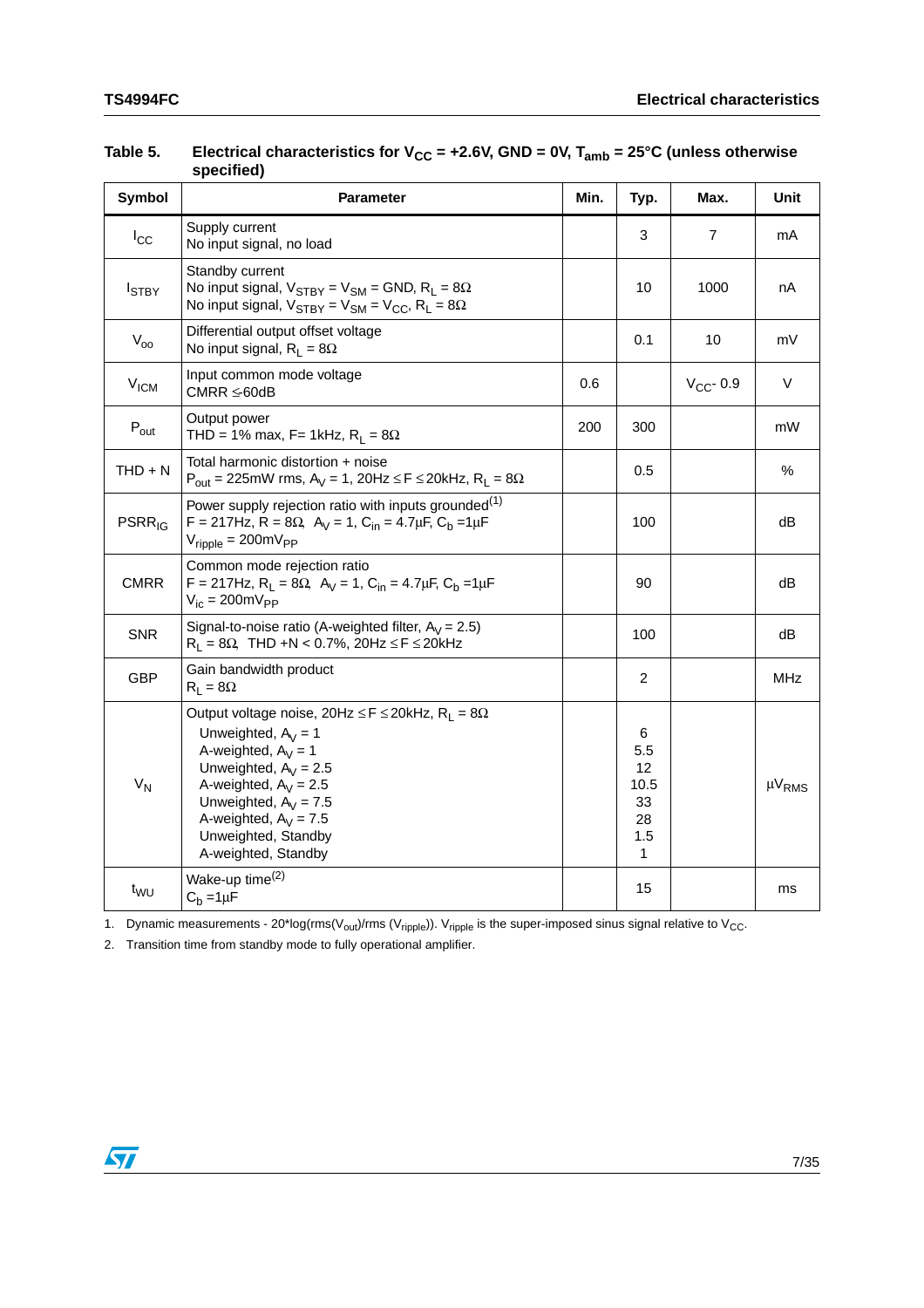#### **Figure 2. Current consumption vs. power supply voltage**









 **Figure 6. Differential DC output voltage vs. common mode input voltage**





**Figure 7. Power dissipation vs. output power**



57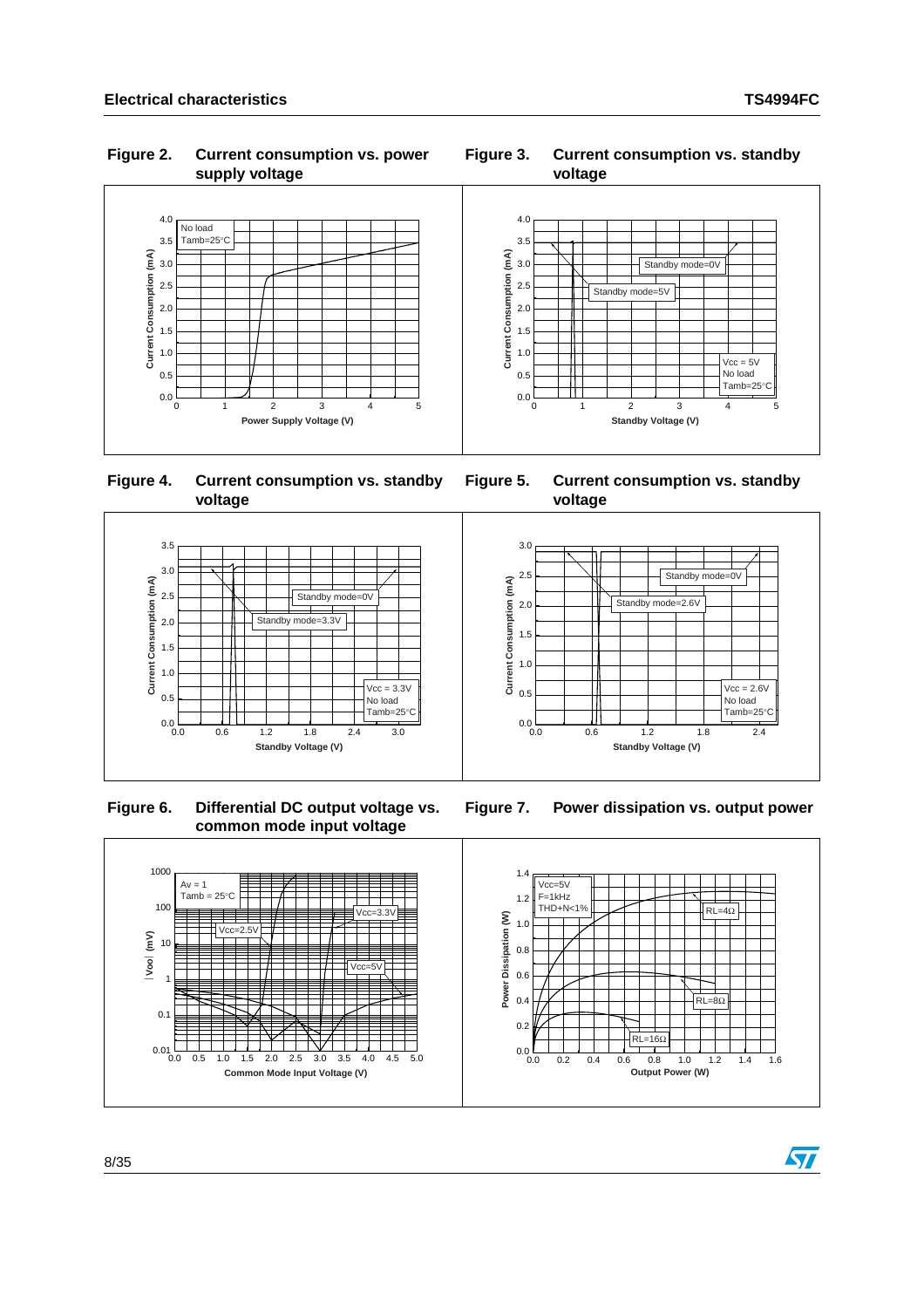**Output power (W)**

Output power (W)



**Figure 8. Power dissipation vs. output power Figure 9. Power dissipation vs. output power**

**Figure 10. Output power vs. power supply voltage**





 **Figure 12. Output power vs. power supply voltage**





2.5 3.0 3.5 4.0 4.5 5.0 5.5<br>2.5 3.0 3.5 **Vcc (V)**  $THD+N=10%$ F = 1kHz BW < 125kHz  $Tamb = 25^{\circ}$ C  $THD+N=1$ 

 $\sqrt{2}$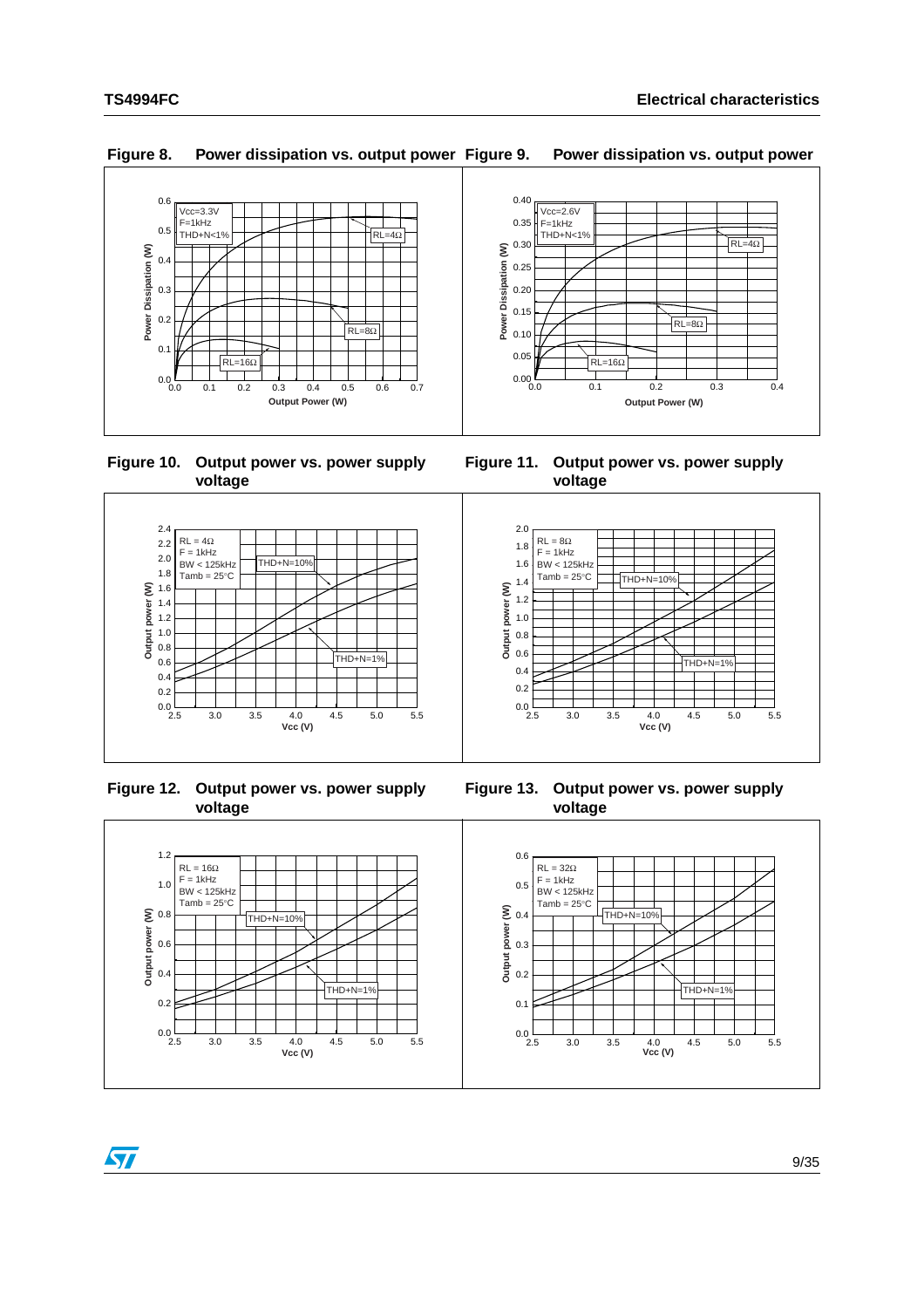#### 0 Power Dissipation (W) 1.2 **Flip-Chip Package Power Dissipation (W)** 60 Heat sink surface ≈ 100mm<sup>2</sup><br>(See demoboard) 1.0 Gain  $-40$  $\Box$ Ш THE  $\blacksquare$ 40 0.8 Ш  **Phase (°)** †††™ -80 TIII II  $\overline{9}$  20 0.6 TIII Phase  $\mathbb{I}$  $\perp$ Gain Flip-Chip Package **TIM** Ш Ш  $-120$  $\overline{0}$ 0.4  $\Box$ Ҡ <u> Hill</u> H  $Vcc = 5V$ -160 No Heat sink -20 0.2 TШ  $ZL = 8\Omega + 500pF$  $-40$ <br> $-40$ <br> $+40$ <br> $+40$ <br> $+40$ <br> $+40$ <br> $+40$ <br> $+40$ 0.0
<br>
0
25 50 75 100 125 0.1 1 10 100 1000 10000 - 1000 10000<br>0.1 1 10 100 1000 10000 **Frequency (kHz) Ambiant Temperature ( C) Figure 16. Open loop gain vs. frequency Figure 17. Open loop gain vs. frequency**  $\Omega$  $\Omega$









### Figure 14. Power derating curves

**Figure 15. Open loop gain vs. frequency** 

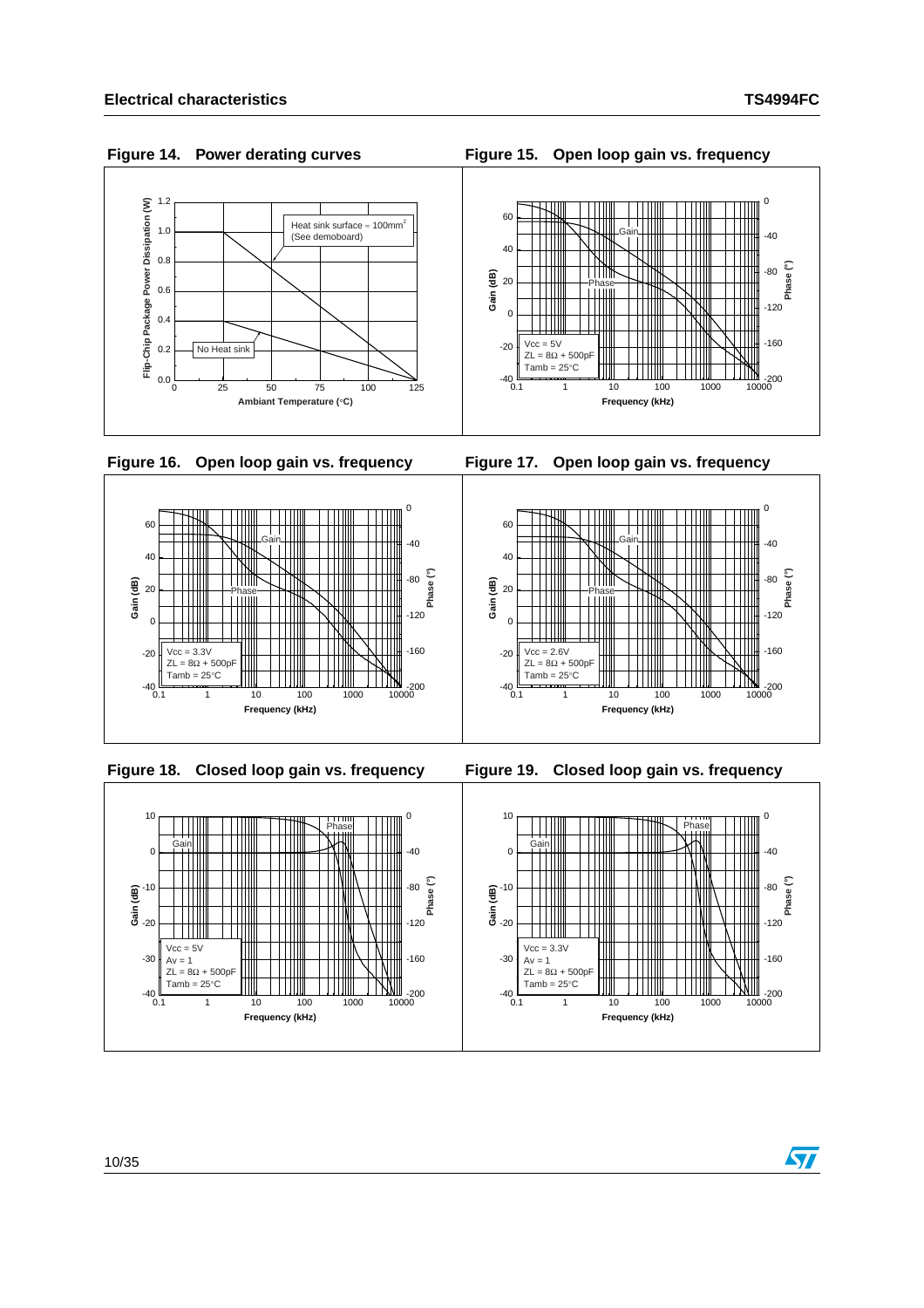

100 1000 10000 -120 20 20k **Frequency (Hz)**

 $Cb =$ 

╨

-110 -100 -90

 $\sqrt{2}$ 

₩₩

 $Cb=$ 

100 1000 10000 -120 20 20k **Frequency (Hz)**

-110 -100 -90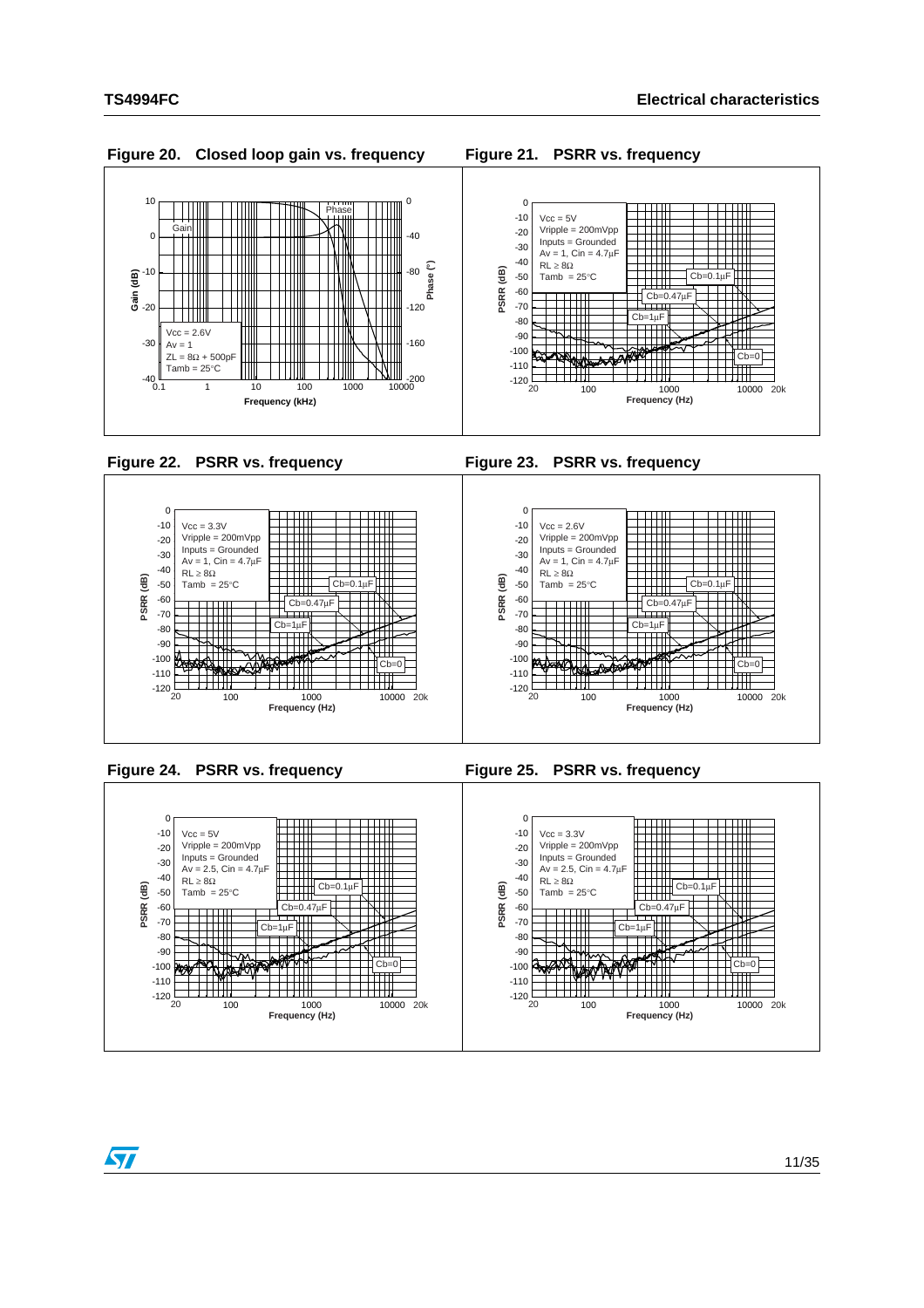$\bm{\varpi}$ 

### **Figure 26. PSRR vs. frequency Figure 27. PSRR vs. frequency**







**Figure 30. PSRR vs. common mode input voltage**



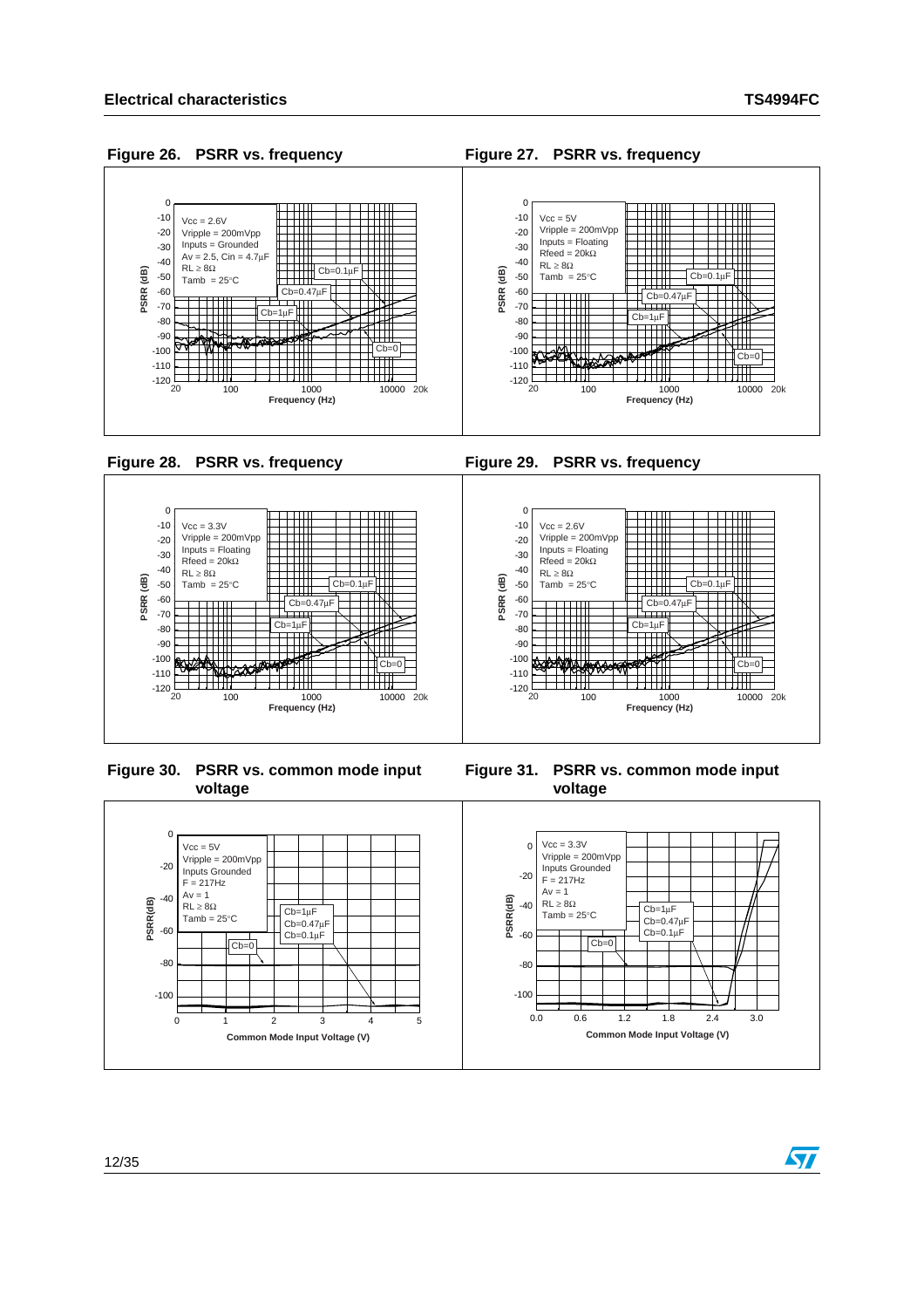**Figure 32. PSRR vs. common mode input voltage**













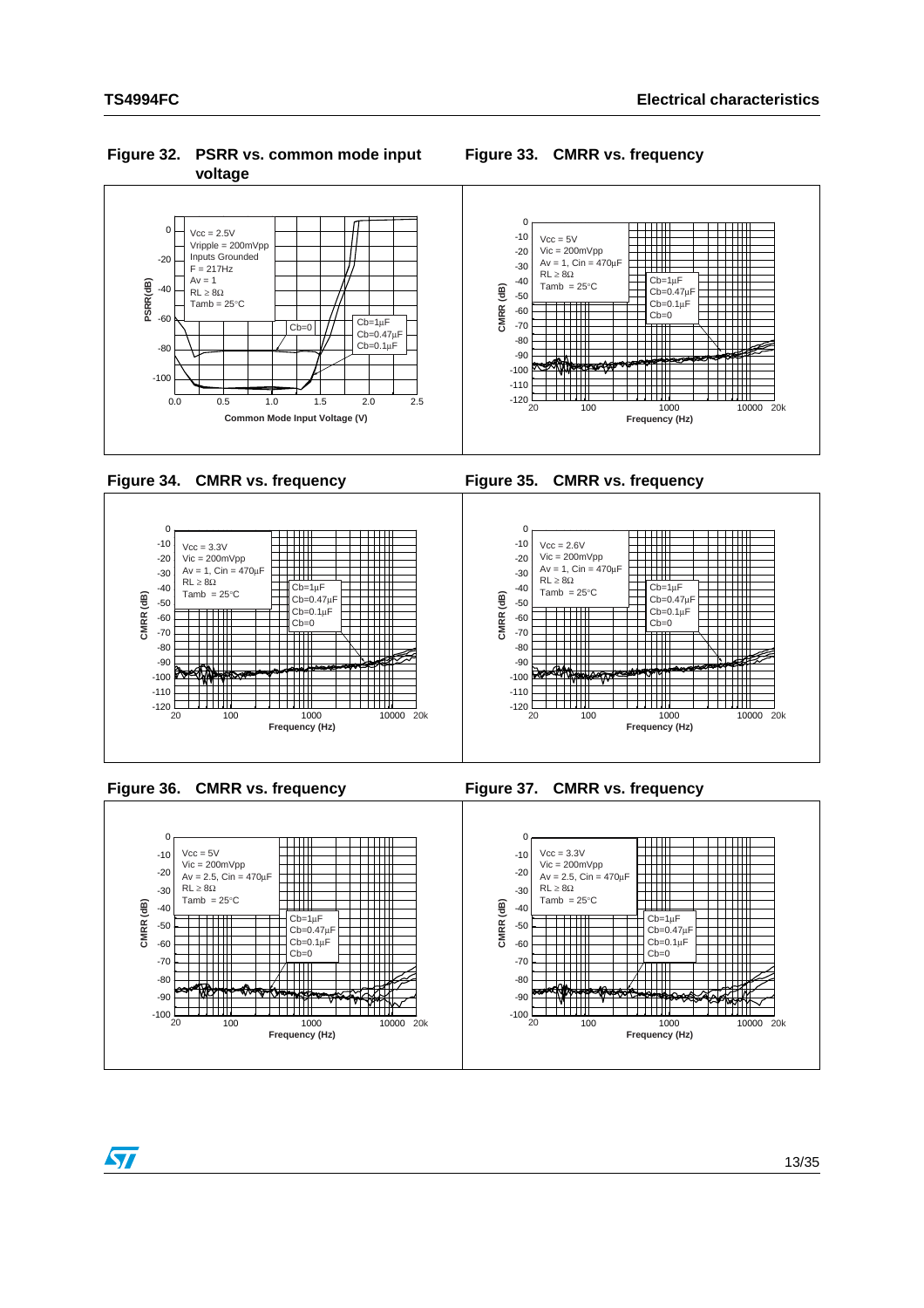**Figure 38. CMRR vs. frequency Figure 39. CMRR vs. common mode input**



**Figure 40. CMRR vs. common mode input voltage**







**Figure 41. THD+N vs. output power**





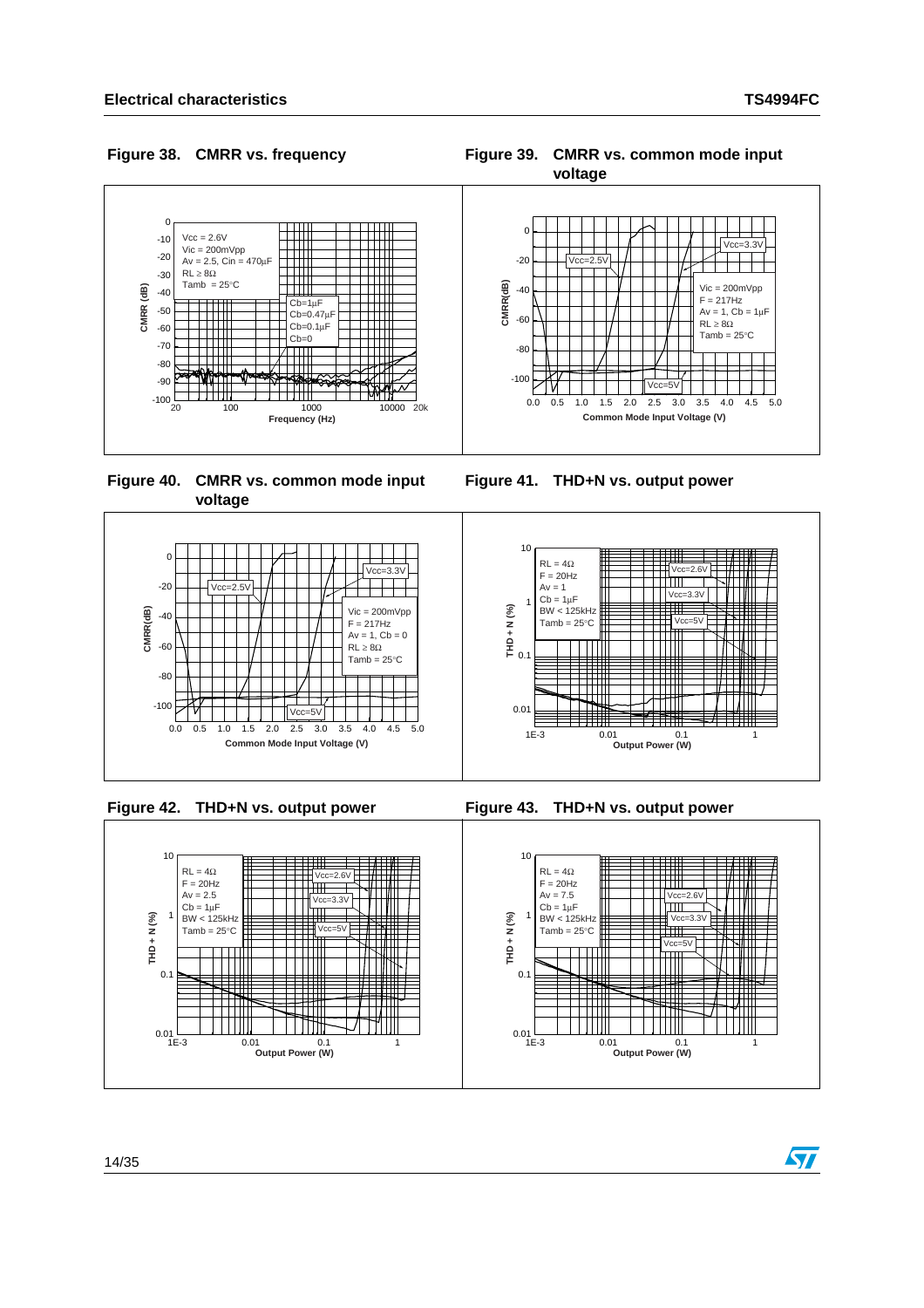$\sqrt{2}$ 





**Figure 44. THD+N vs. output power Figure 45. THD+N vs. output power**

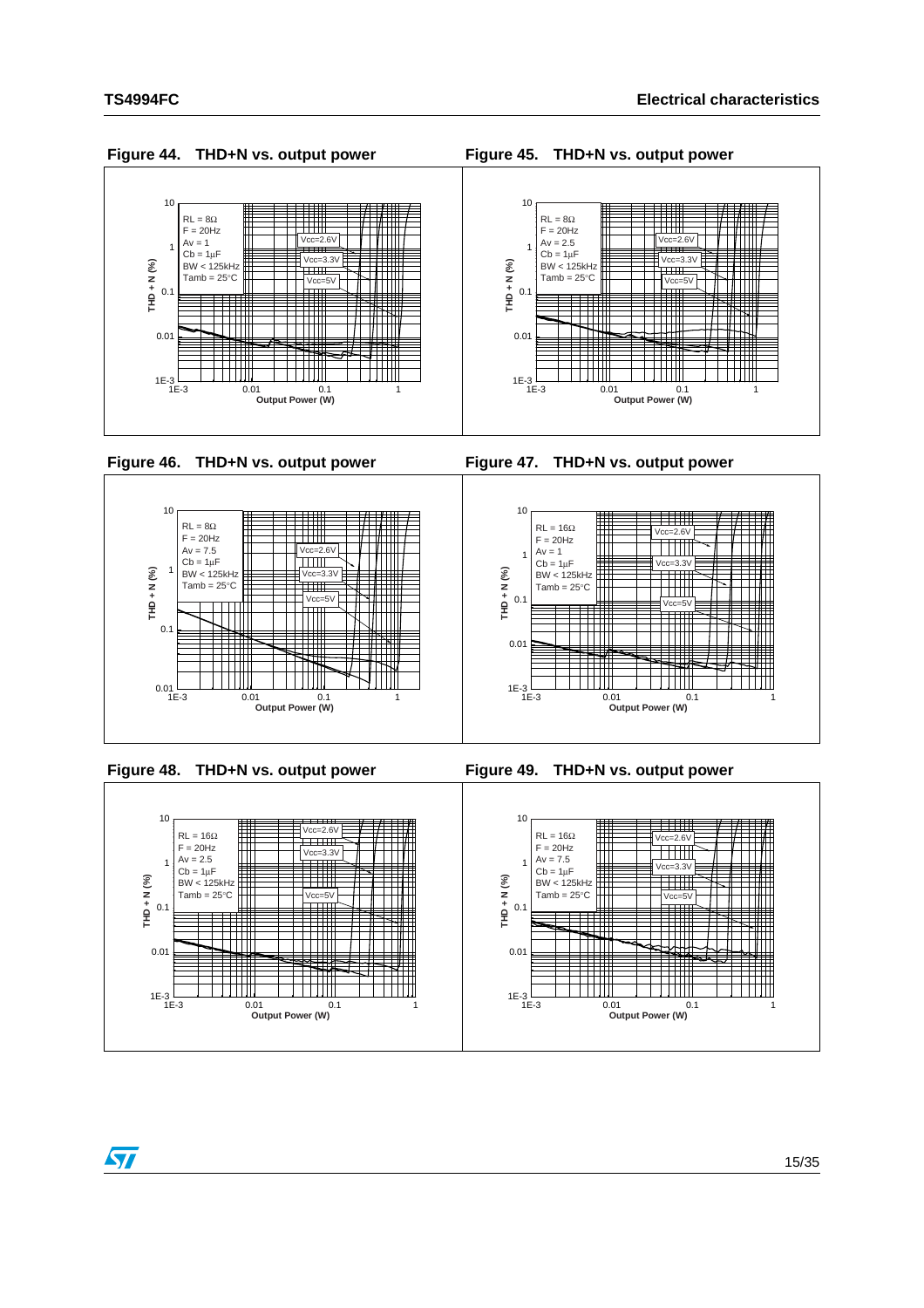$F = 1kHz$ Av = 1 Cb = 1μF BW < 125kHz  $Tamb = 25^{\circ}C$ 

0.01

0.1

**THD + N (%)**

1

 $10$ 

57











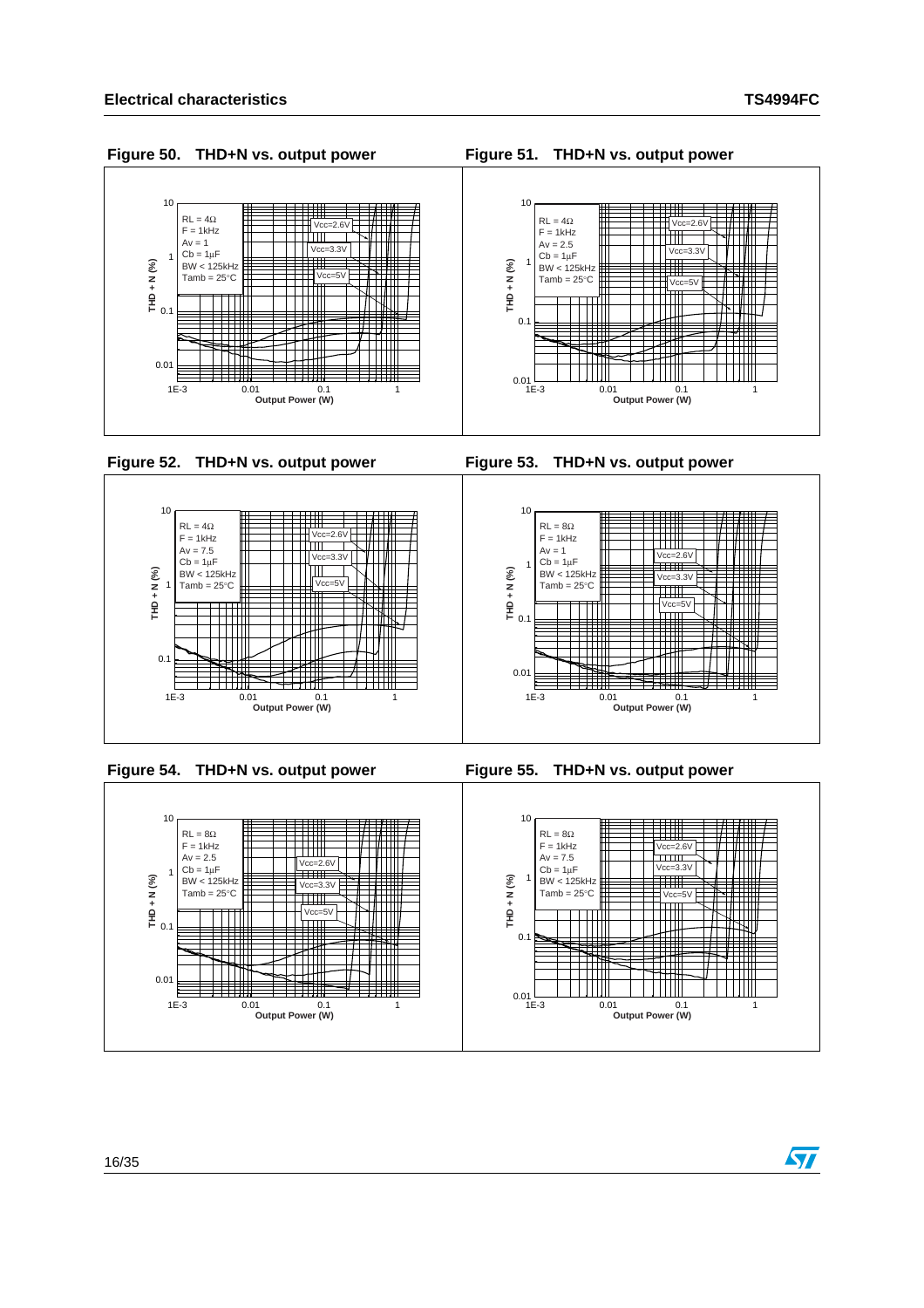$\sqrt{2}$ 





**Figure 56. THD+N vs. output power Figure 57. THD+N vs. output power**

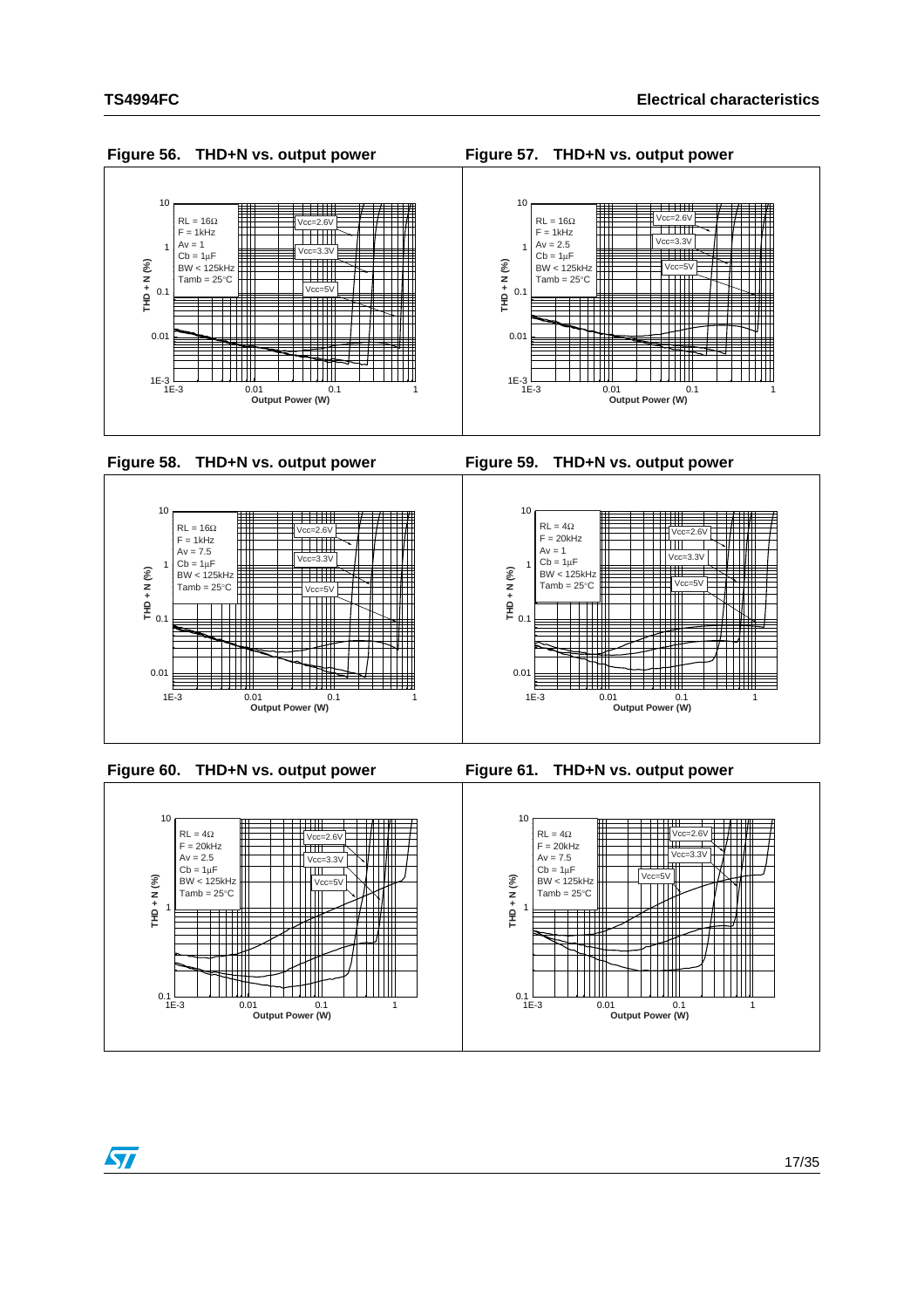57











### **Figure 62. THD+N vs. output power Figure 63. THD+N vs. output power**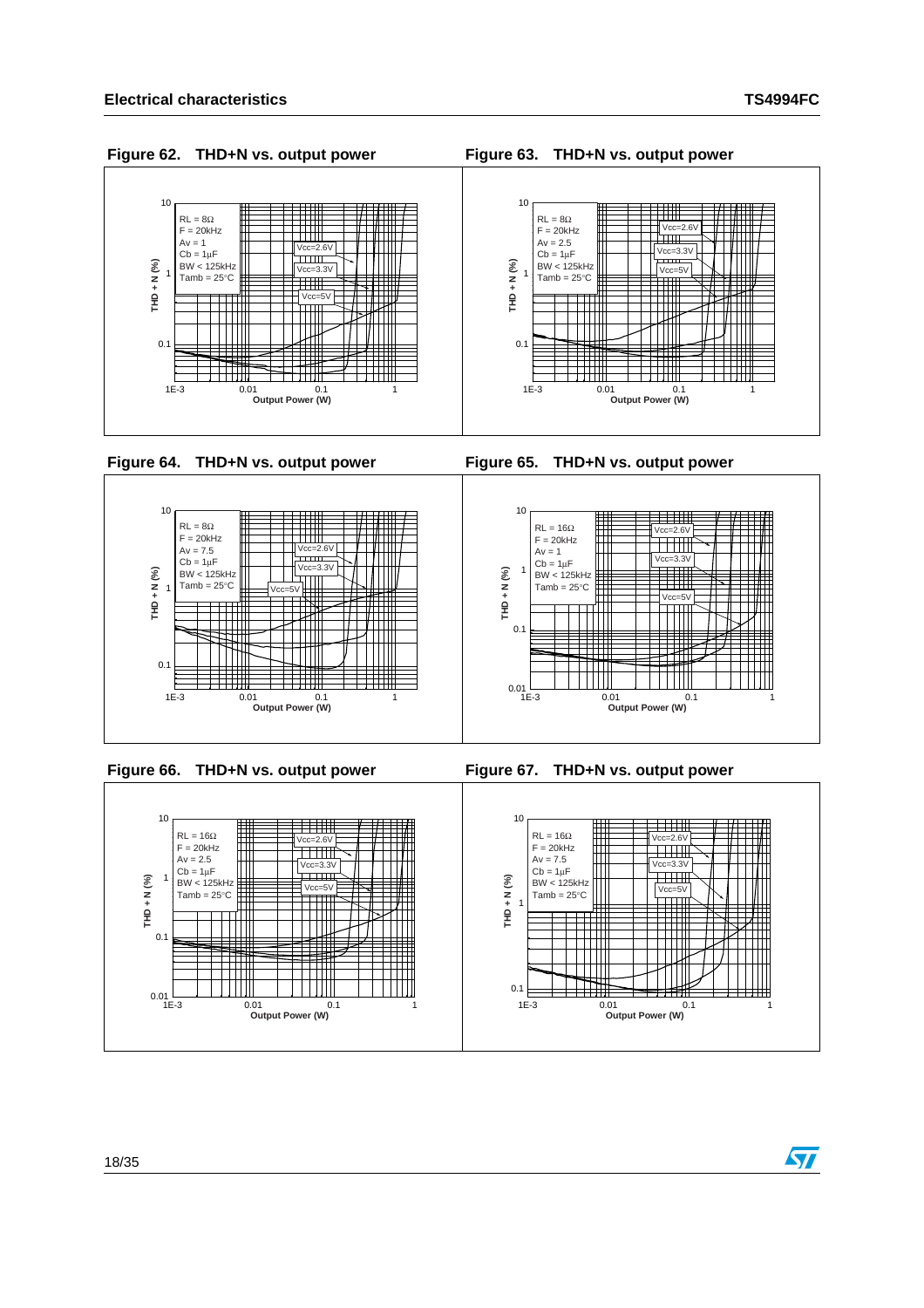

 $\frac{1}{2}$   $\frac{1}{2}$   $\frac{1}{2}$   $\frac{1}{2}$   $\frac{1}{2}$   $\frac{1}{2}$   $\frac{1}{2}$   $\frac{1}{2}$   $\frac{1}{2}$   $\frac{1}{2}$   $\frac{1}{2}$   $\frac{1}{2}$   $\frac{1}{2}$   $\frac{1}{2}$   $\frac{1}{2}$   $\frac{1}{2}$   $\frac{1}{2}$   $\frac{1}{2}$   $\frac{1}{2}$   $\frac{1}{2}$   $\frac{1}{2}$   $\frac{1}{2}$ 

**THD + N (%)**



100 1000 10000 1E-3

20 100 1000 1000 10000 20

▊

₩

**Frequency (Hz)**

 $\overline{1}$   $\overline{1}$   $\overline{1}$   $\overline{1}$   $\overline{1}$   $\overline{1}$   $\overline{1}$   $\overline{1}$   $\overline{1}$   $\overline{1}$ 

顶

∰  $\uparrow \parallel$ 

ШT ▆



Vcc=5V, Po=850mW

┼┼┼┼┼┼

 $Vcc=2.6V$ , P

╫╫╫



Vcc=5V, Po=850mW

TTTTTTT

ŤŤŤ

0.01

 $\frac{1}{2}$ THD + N (%)

**THD + N (%)**



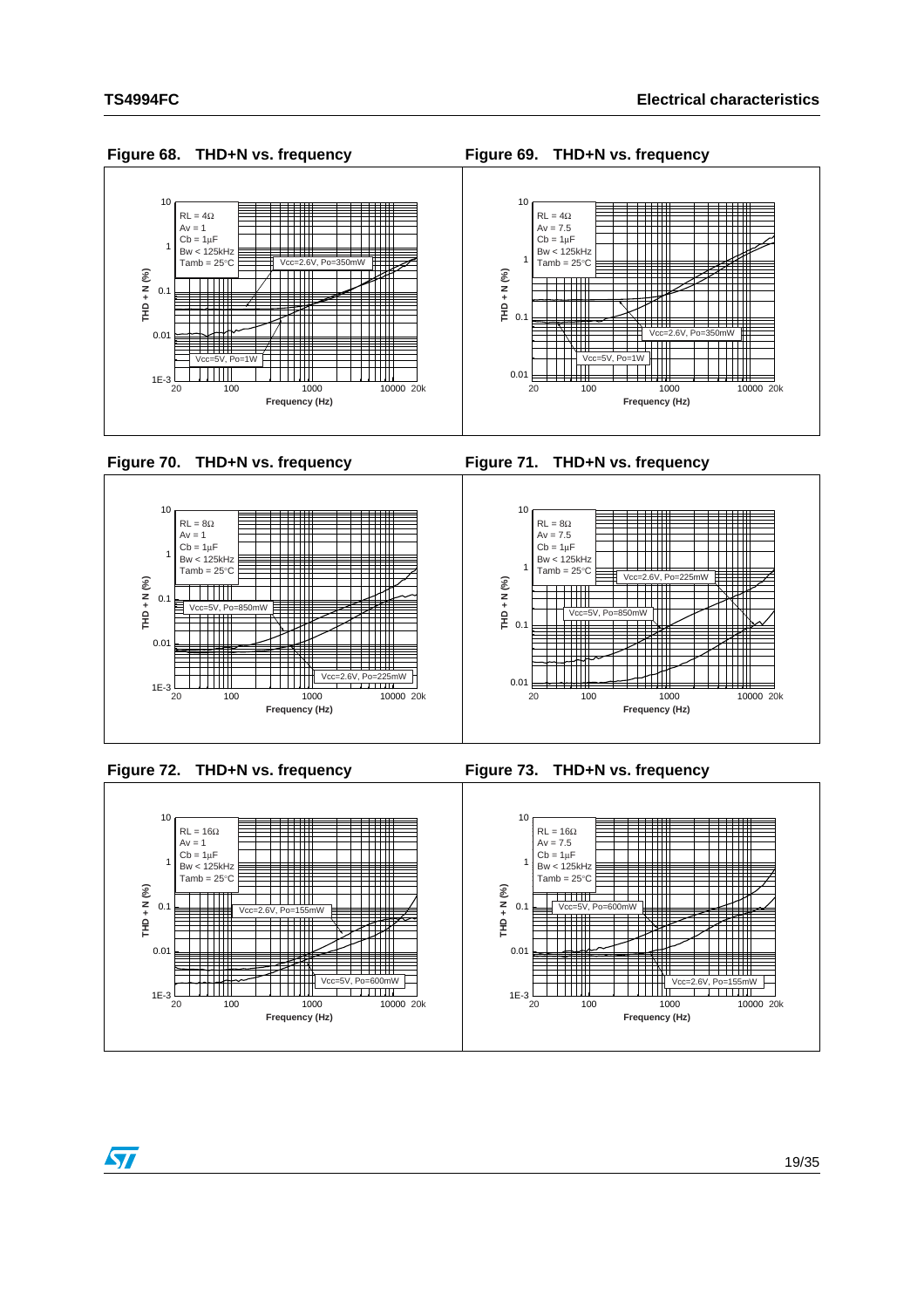57











### **Figure 74. THD+N vs. output power Figure 75. THD+N vs. output power**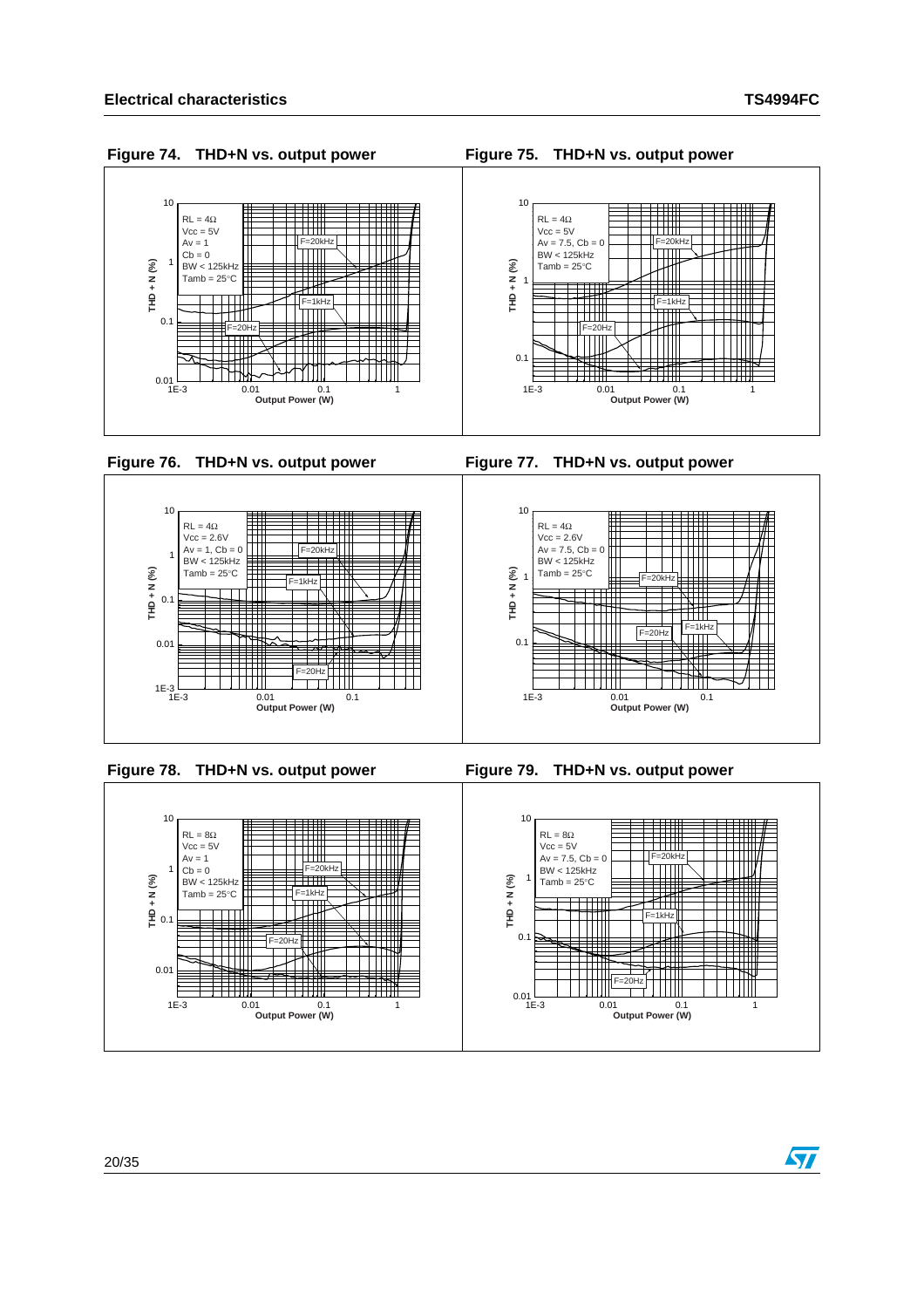



ST





| Figure 80. THD+N vs. output power |  |  |
|-----------------------------------|--|--|
|                                   |  |  |

**Figure 80. THD+N vs. output power Figure 81. THD+N vs. output power**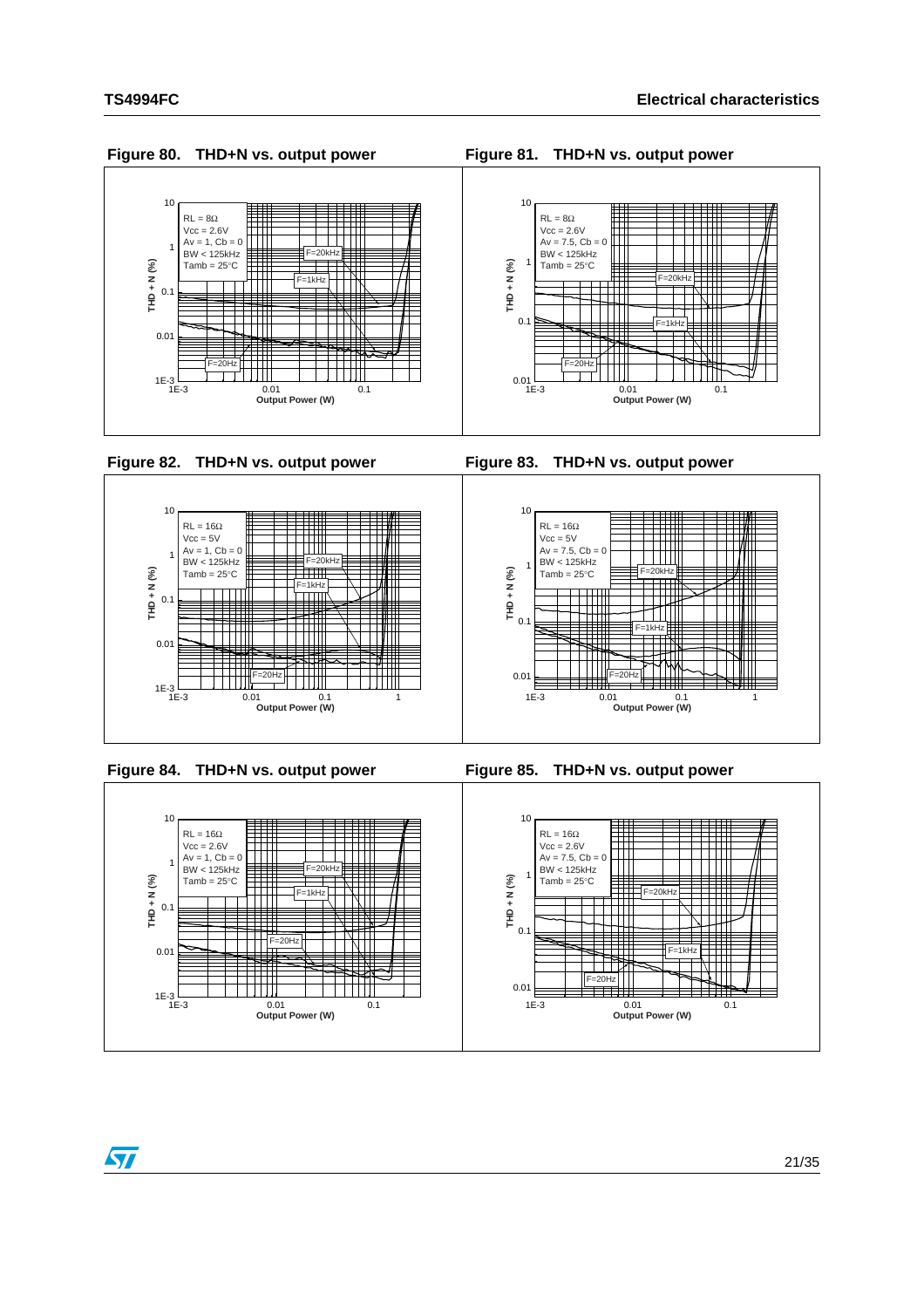#### Figure 86. SNR vs. power supply voltage with Figure 87. SNR vs. power supply voltage with **unweighted filter A-weighted filter**



<span id="page-21-0"></span>**Figure 88. Startup time vs. bypass capacitor**



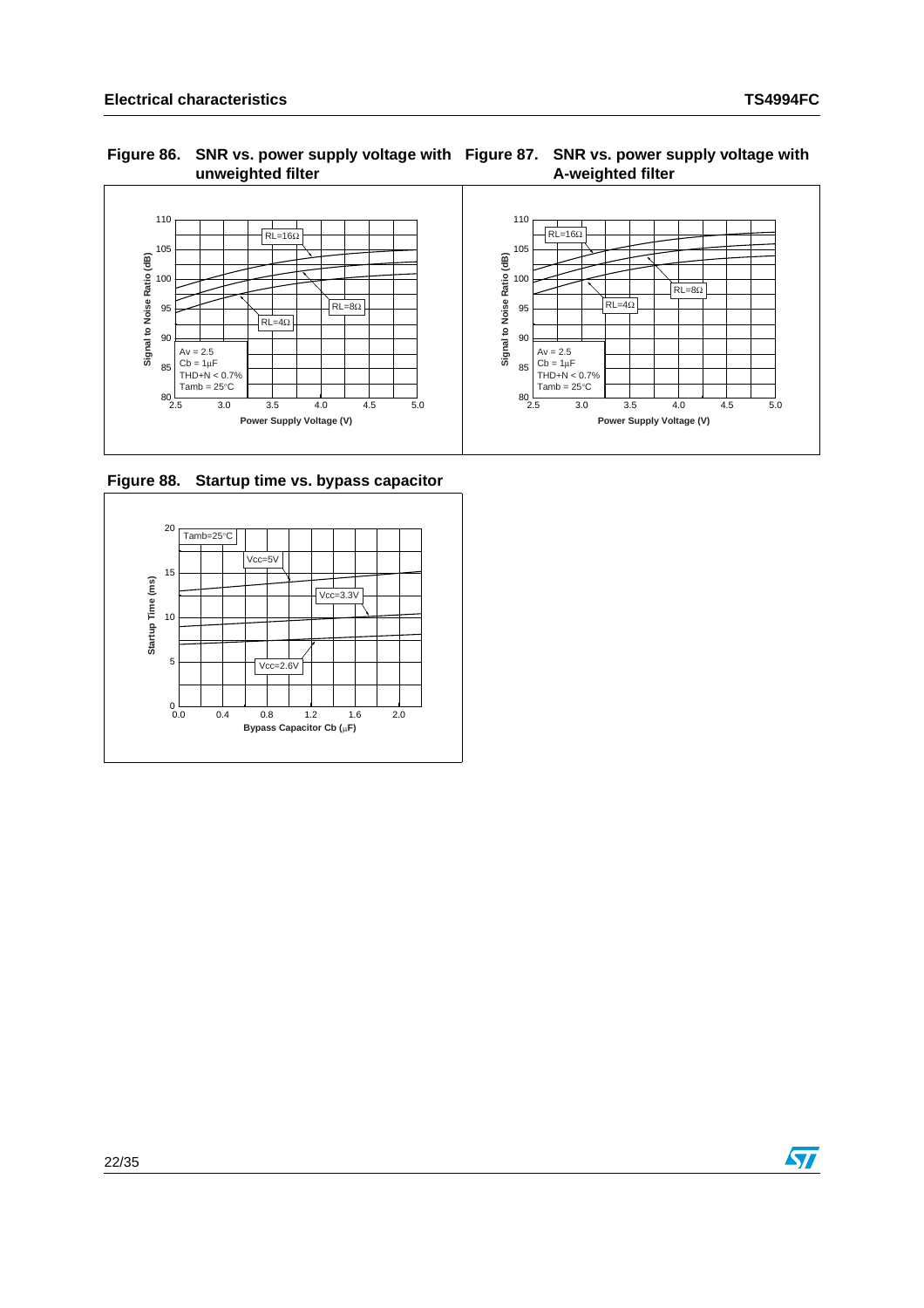## <span id="page-22-0"></span>**4 Application information**

### <span id="page-22-1"></span>**4.1 Differential configuration principle**

The TS4994 is a monolithic full-differential input/output power amplifier. The TS4994 also includes a common mode feedback loop that controls the output bias value to average it at  $V_{CC}/2$  for any DC common mode input voltage. This allows the device to always have a maximum output voltage swing, and by consequence, maximize the output power. Moreover, as the load is connected differentially, compared to a single-ended topology, the output is four times higher for the same power supply voltage.

The **advantages** of a full-differential amplifier are:

- Very high PSRR (power supply rejection ratio).
- High common mode noise rejection.
- Virtually zero pop without additional circuitry, giving a faster start-up time compared with conventional single-ended input amplifiers.
- Easier interfacing with differential output audio DAC.
- No input coupling capacitors required due to common mode feedback loop.
- In theory, the filtering of the internal bias by an external bypass capacitor is not necessary. But, to reach maximum performance in all tolerance situations, it is better to keep this option.

The main **disadvantage** is:

As the differential function is directly linked to the mismatch between external resistors, paying particular attention to this mismatch is mandatory in order to get the best performance from the amplifier.

### <span id="page-22-2"></span>**4.2 Gain in typical application schematic**

A typical differential application is shown in *[Figure 1 on page 3](#page-2-1)*.

In the flat region of the frequency-response curve (no  $C_{\text{in}}$  effect), the differential gain is expressed by the relation:

$$
A_{V_{diff}} = \frac{V_{O+} - V_O}{Diff_{input+} - Diff_{input-}} = \frac{R_{feed}}{R_{in}}
$$

where  $R_{in} = R_{in1} = R_{in2}$  and  $R_{feed} = R_{feed2}$ .

*Note:* For the rest of this section,  $Av_{diff}$  will be called  $A_V$  to simplify the expression.

### <span id="page-22-3"></span>**4.3 Common mode feedback loop limitations**

As explained previously, the common mode feedback loop allows the output DC bias voltage to be averaged at  $V_{\rm CC}/2$  for any DC common mode bias input voltage.

However, due to V<sub>ICM</sub> limitation of the input stage (see *[Table 3 on page 5](#page-4-1)*), the common mode feedback loop can play its role only within a defined range. This range depends upon

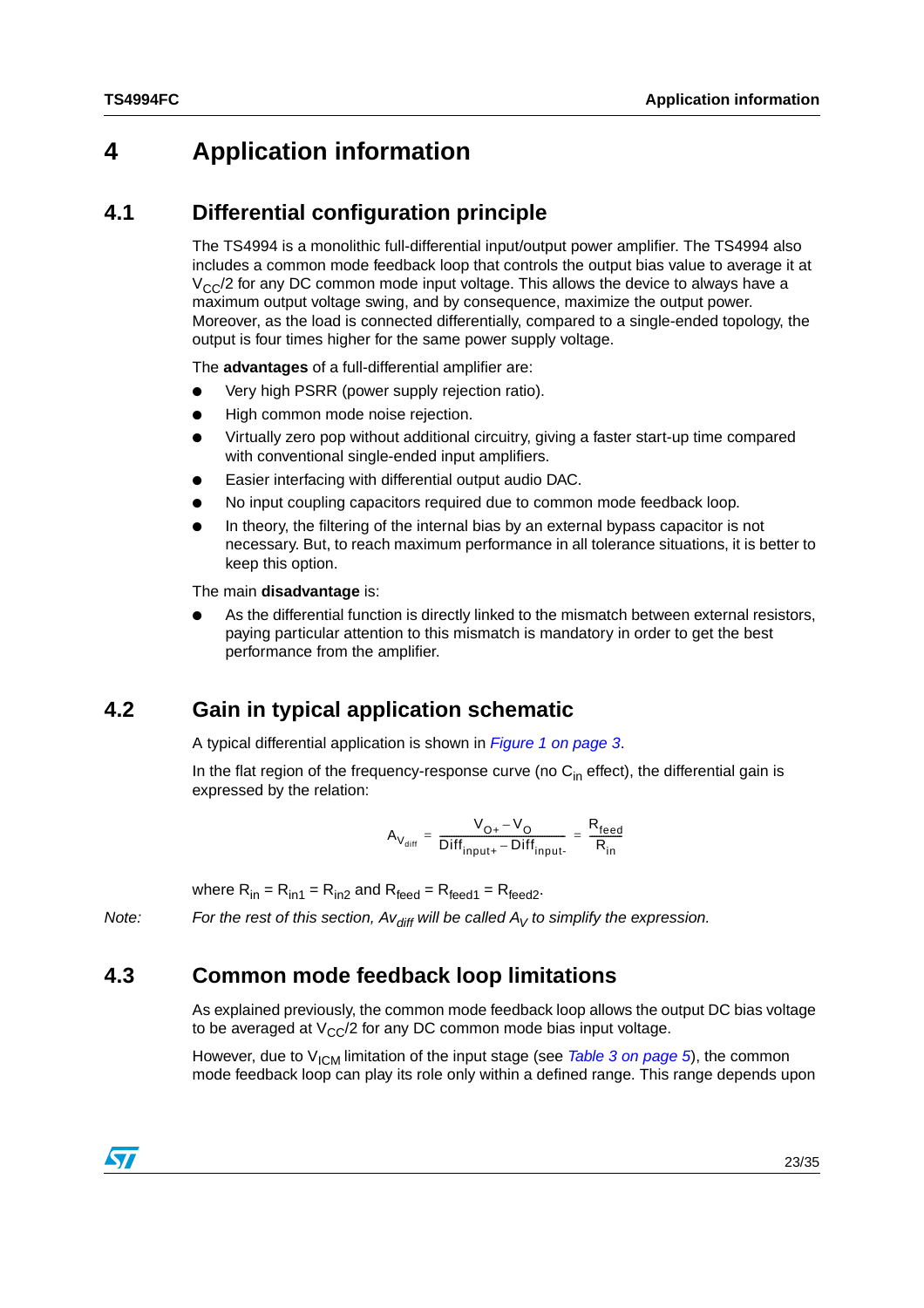the values of  $V_{CC}$ , R<sub>in</sub> and R<sub>feed</sub> (A<sub>V</sub>). To have a good estimation of the V<sub>ICM</sub> value, use the following formula:

$$
V_{ICM} = \frac{V_{CC} \times R_{in} + 2 \times V_{ic} \times R_{feed}}{2 \times (R_{in} + R_{feed})}
$$
 (V)

with

$$
V_{ic} = \frac{Diff_{input+} + Diff_{input-}}{2}
$$
 (V)

The result of the calculation must be in the range:

$$
0.6V \leq V_{\text{ICM}} \leq V_{\text{CC}} - 0.9V
$$

If the result of the  $V_{ICM}$  calculation is not in this range, an input coupling capacitor must be used.

**Example:** With  $V_{CC}$ =2.5V,  $R_{in}$  =  $R_{feed}$  = 20k and  $V_{ic}$  = 2V, we find  $V_{ICM}$  = 1.63V. This is higher than 2.5V - 0.9V = 1.6V, so input coupling capacitors are required. Alternatively, you can change the  $V_{i}$  value.

### <span id="page-23-0"></span>**4.4 Low and high frequency response**

In the low frequency region,  $C_{in}$  starts to have an effect.  $C_{in}$  forms, with  $R_{in}$ , a high-pass filter with a -3dB cut-off frequency.  $F_{CL}$  is in Hz.

$$
F_{CL} = \frac{1}{2 \times \pi \times R_{in} \times C_{in}} \quad (Hz)
$$

In the high-frequency region, you can limit the bandwidth by adding a capacitor ( $C_{\text{feed}}$ ) in parallel with  $R_{feed}$ . It forms a low-pass filter with a -3dB cut-off frequency.  $F_{CH}$  is in Hz.

$$
F_{CH} = \frac{1}{2 \times \pi \times R_{feed} \times C_{feed}}
$$
 (Hz)

While these bandwidth limitations are in theory attractive, in practice, because of low performance in terms of capacitor precision (and by consequence in terms of mismatching), they deteriorate the values of PSRR and CMRR.

The influence of mismatching on PSRR and CMRR performance is discussed in more detail in the following sections.

**Example:** A typical application with input coupling and feedback capacitor with  $F_{CL} = 50$ Hz and  $F_{CH}$  = 8kHz. We assume that the mismatching between  $R_{in1,2}$  and  $C_{feed1,2}$  can be neglected. If we sweep the frequency from DC to 20kHz we observe the following with respect to the PSRR value:

From DC to 200Hz, the  $C_{in}$  impedance decreases from infinite to a finite value and the  $C_{\text{feed}}$  impedance is high enough to be neglected. Due to the tolerance of  $C_{\text{in1,2}}$ , we

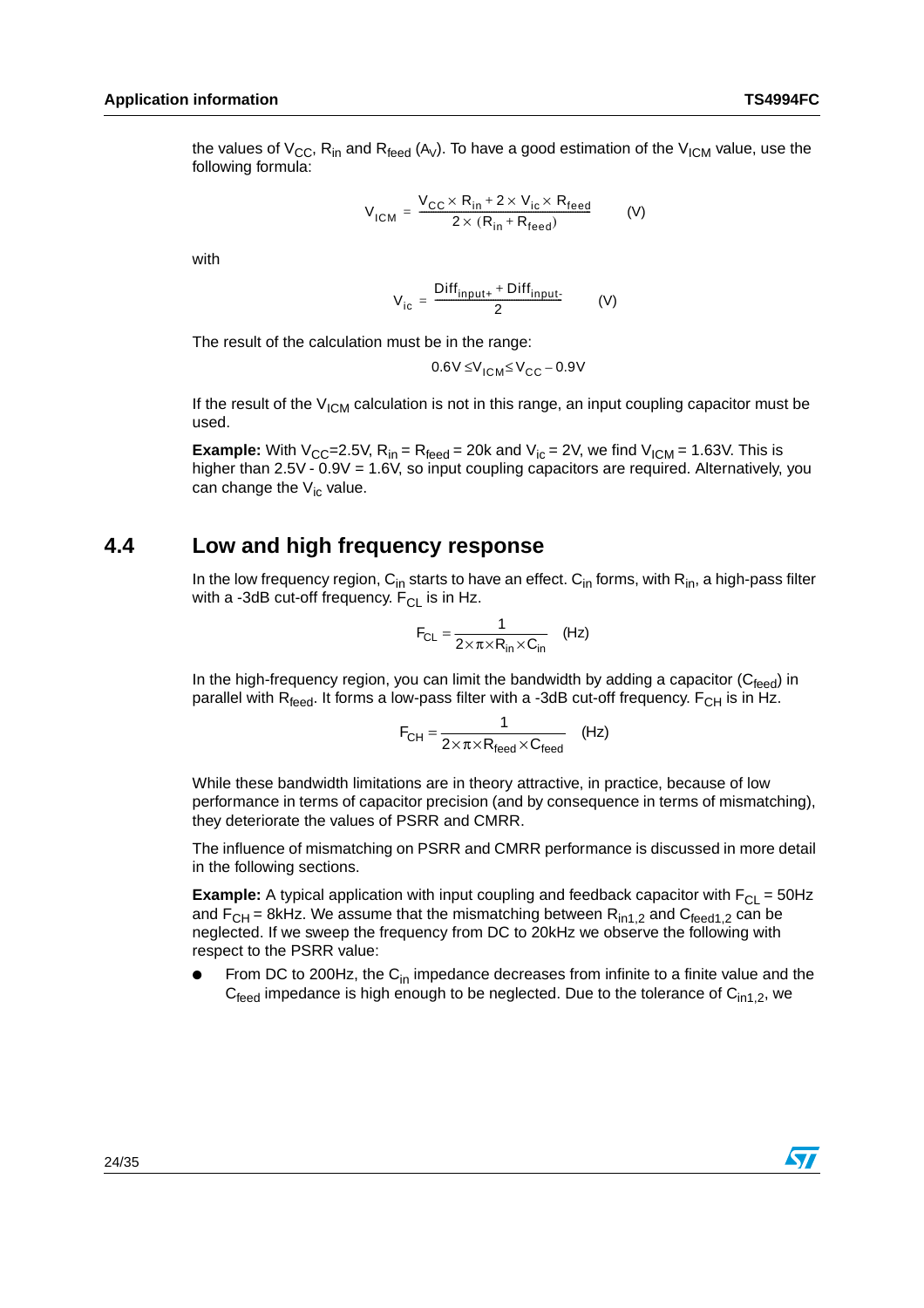must introduce a mismatch factor ( $R_{in1}$  x  $C_{in} \neq R_{in2}$  x  $C_{in2}$ ) that will decrease the PSRR performance.

- From 200Hz to 5kHz, the  $C_{in}$  impedance is low enough to be neglected when compared with  $R_{in}$  and the  $C_{feed}$  impedance is high enough to be neglected as well. In this range, we can reach the PSRR performance of the TS4994 itself.
- From 5kHz to 20kHz, the  $C_{in}$  impedance is low to be neglected when compared to  $R_{in}$ , and the  $C_{\text{feed}}$  impedance decreases to a finite value. Due to tolerance of  $C_{\text{feed1.2}}$ , we introduce a mismatching factor ( $R_{\text{feed1}} \times C_{\text{feed2}} \neq R_{\text{feed2}} \times C_{\text{feed2}}$ ) that will decrease the PSRR performance.

### <span id="page-24-0"></span>**4.5 Calculating the influence of mismatching on PSRR performance**

For calculating PSRR performance, we consider that  $C_{in}$  and  $C_{feed}$  have no influence. We use the same kind of resistor (same tolerance) and  $\Delta R$  is the tolerance value in %.

The following PSRR equation is valid for frequencies ranging from DC to about 1kHz.

The PSRR equation is  $(ΔR in %)$ :

$$
\text{PSRR} \le 20 \times \text{Log}\left[\frac{\Delta R \times 100}{(10000 - \Delta R^2)}\right] \quad \text{(dB)}
$$

This equation doesn't include the additional performance provided by bypass capacitor filtering. If a bypass capacitor is added, it acts, together with the internal high output impedance bias, as a low-pass filter, and the result is a quite important PSRR improvement with a relatively small bypass capacitor.

The complete PSRR equation ( $\Delta$ R in %, C<sub>b</sub> in microFarad and F in Hz) is:

$$
\text{PSRR} \trianglelefteq 0 \times \log \left[\frac{\Delta R \times 100}{(1000 - \Delta R^2) \times \sqrt{1 + F^2 \times {C_b}^2 \times 22.2}}\right] (dB)
$$

**Example:** With  $\Delta$ R = 0.1% and  $C_b$  = 0, the minimum PSRR is -60dB. With a 100nF bypass capacitor, at 100Hz the new PSRR would be -93dB.

This example is a worst case scenario, where each resistor has extreme tolerance. It illustrates the fact that with only a small bypass capacitor, the TS4994 provides high PSRR performance.

Note also that this is a theoretical formula. Because the TS4994 has self-generated noise, you should consider that the highest practical PSRR reachable is about -110dB. It is therefore unreasonable to target a -120dB PSRR.

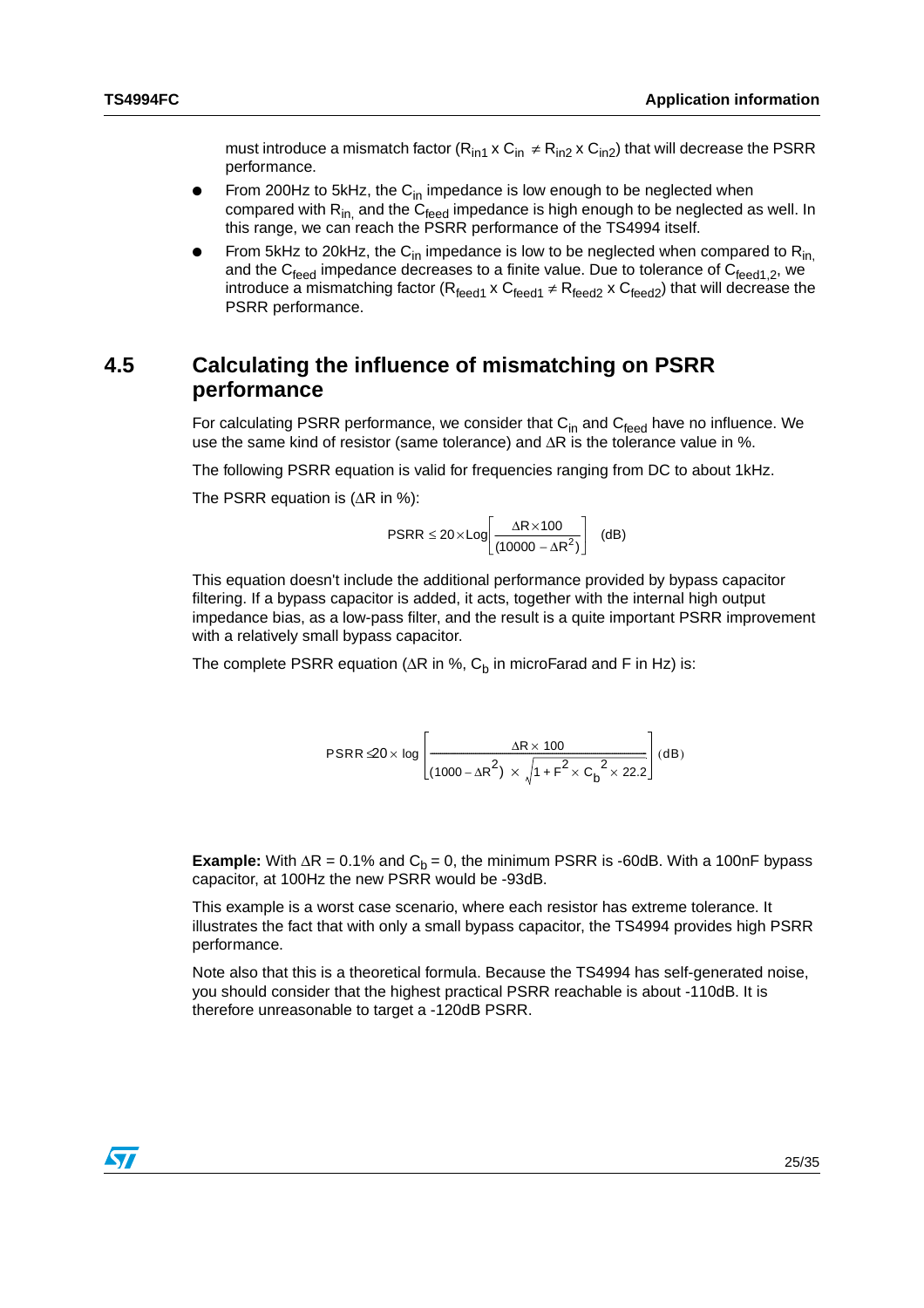The three following graphs show PSRR versus frequency and versus bypass capacitor  $C<sub>b</sub>$  in worst-case conditions  $(4R = 0.1\%)$ .







**Figure 91. PSRR vs. frequency (worst case conditions)**



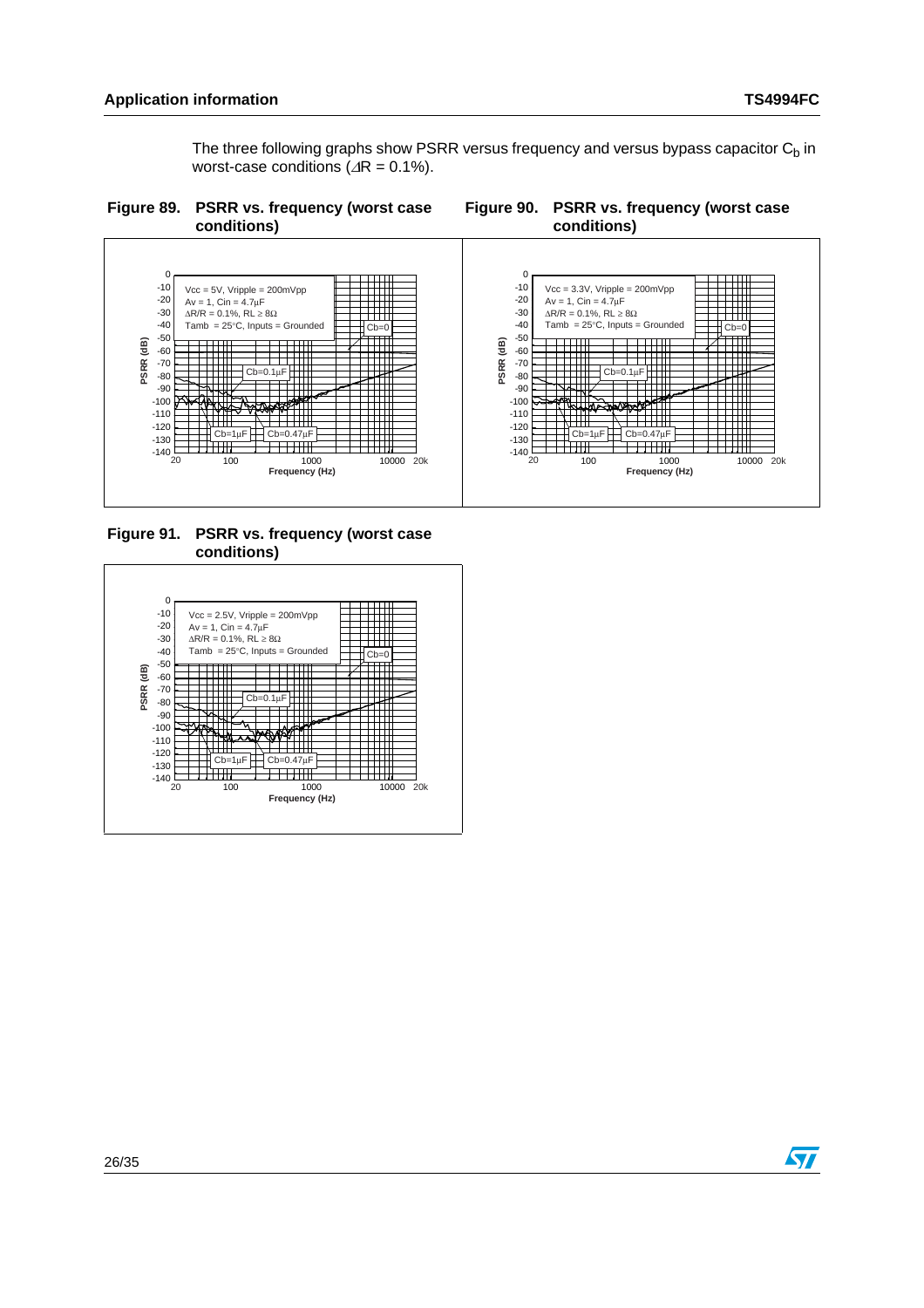The two following graphs show typical applications of the TS4994 with a random selection of four ΔR/R values with a 0.1% tolerance.





### <span id="page-26-0"></span>**4.6 CMRR performance**

For calculating CMRR performance, we consider that  $C_{in}$  and  $C_{feed}$  have no influence.  $C_b$ has no influence in the calculation of the CMRR.

We use the same kind of resistor (same tolerance) and  $\Delta R$  is the tolerance value in %.

The following CMRR equation is valid for frequencies ranging from DC to about 1kHz.

The CMRR equation is  $( \Delta R \text{ in } \%)$ :

$$
CMRR ≤ 20 × Log \left[\frac{ΔR×200}{(10000 - ΔR2)}\right] (dB)
$$

**Example:** With  $\Delta R = 1\%$ , the minimum CMRR is -34dB.

This example is a worst case scenario where each resistor has extreme tolerance. Ut illustrates the fact that for CMRR, good matching is essential.

As with the PSRR, due to self-generated noise, the TS4994 CMRR limitation is about -110dB.

*[Figure 94](#page-27-1)* and *[Figure 95](#page-27-2)* show CMRR versus frequency and versus bypass capacitor  $C_b$  in worst-case conditions (ΔR=0.1%).

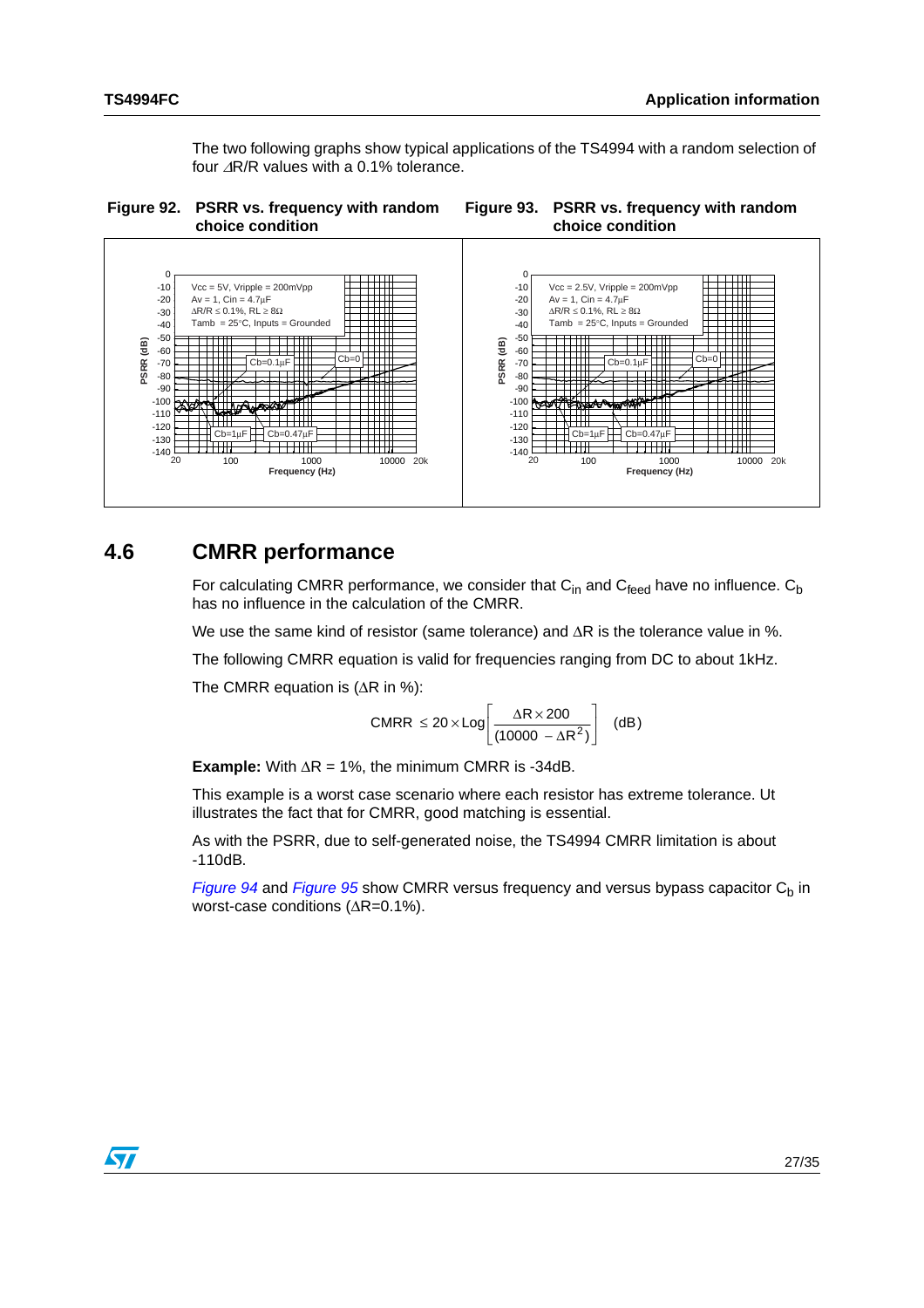#### <span id="page-27-1"></span> **Figure 94. CMRR vs. frequency (worst case conditions)**

<span id="page-27-2"></span>



*[Figure 96](#page-27-3)* and *[Figure 97](#page-27-4)* show CMRR versus frequency for a typical application with a random selection of four ΔR/R values with a 0.1% tolerance.

<span id="page-27-3"></span>

<span id="page-27-4"></span>



## <span id="page-27-0"></span>**4.7 Power dissipation and efficiency**

Assumptions:

- Load voltage and current are sinusoidal  $(V_{out}$  and  $I_{out}$ )
- Supply voltage is a pure DC source  $(V_{CC})$

The output voltage is:

$$
V_{\text{out}} = V_{\text{peak}} \sin \omega t \ (V)
$$

and

$$
I_{\text{out}} = \frac{V_{\text{out}}}{R_{\text{L}}} (A)
$$



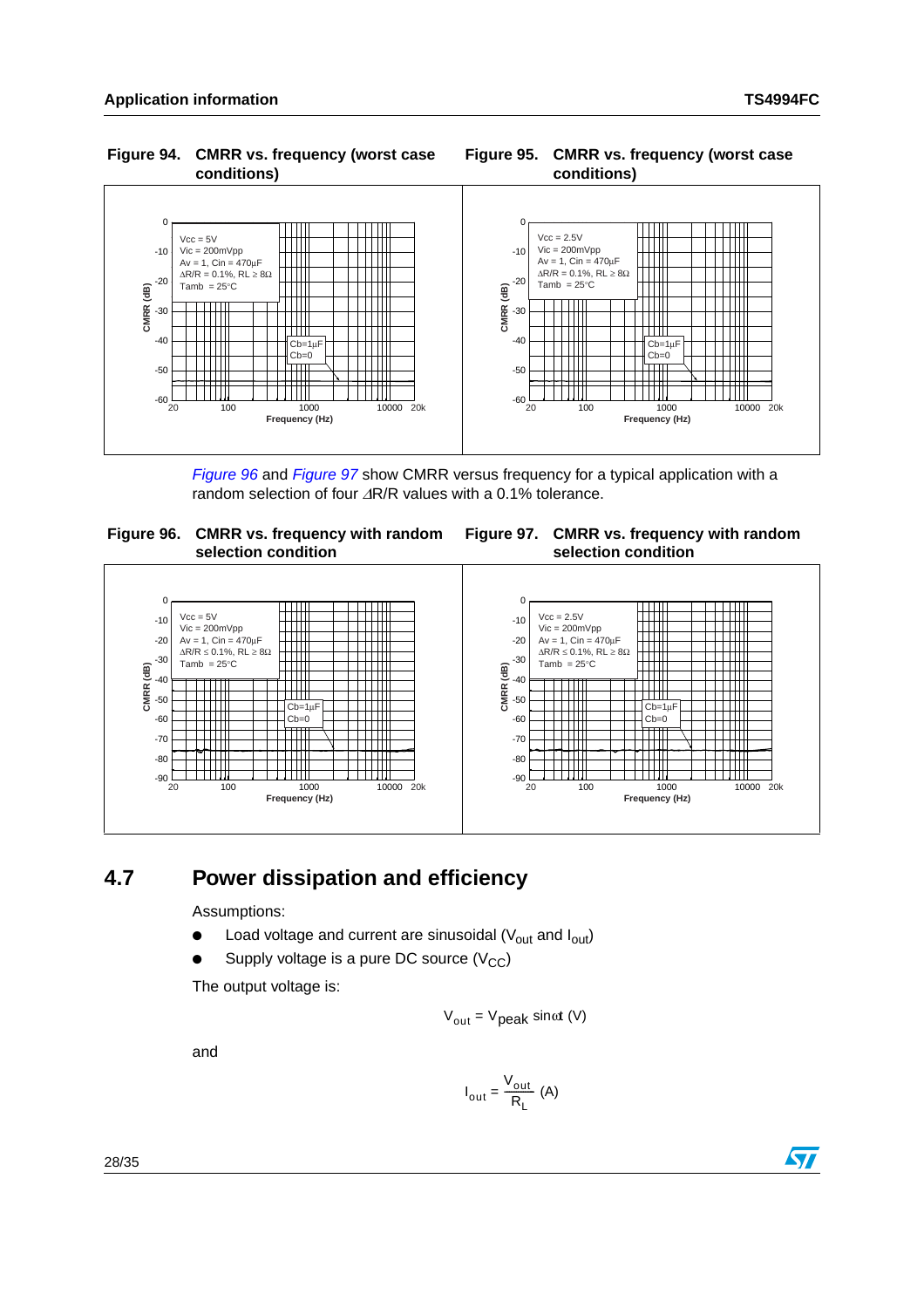and

$$
\mathsf{P}_{\mathsf{out}} = \frac{\mathsf{V}_{\mathsf{peak}}^2}{2 \mathsf{R}_{\mathsf{L}}} \text{ (W)}
$$

Therefore, the average current delivered by the supply voltage is:

#### **Equation 1**

$$
I_{\text{CC AVG}} = 2 \frac{V_{\text{peak}}}{\pi R_{\text{L}}} \text{ (A)}
$$

The power delivered by the supply voltage is:

$$
P_{\text{supply}} = V_{\text{CC}} \cdot I_{\text{CC}_{\text{AVG}}} \quad (W)
$$

Therefore, the **power dissipated by each amplifier** is:

$$
P_{\text{diss}} = P_{\text{supply}} - P_{\text{out}} \quad (W)
$$

#### **Equation 2**

$$
P_{diss} = \frac{2\sqrt{2}V_{CC}}{\pi\sqrt{R_L}}\sqrt{P_{out}} - P_{out}
$$

and the maximum value is obtained when:

$$
\frac{\partial P_{\text{diss}}}{\partial P_{\text{out}}} = 0
$$

and its value is:

**Equation 3** 

Pdiss max = 
$$
\frac{2\text{Vcc}^2}{\pi^2 R_L}
$$
 (W)

*Note: This maximum value is only dependent on the power supply voltage and load values.* The **efficiency** is the ratio between the output power and the power supply:

**Equation 4** 

$$
\eta = \frac{P_{\text{out}}}{P_{\text{supply}}} = \frac{\pi V_{\text{peak}}}{4V_{\text{CC}}}
$$

The maximum theoretical value is reached when  $V_{peak} = V_{CC}$ , so:

$$
\eta = \frac{\pi}{4} = 78.5\%
$$

The maximum die temperature allowable for the TS4994 is 125°C. However, in case of overheating, a thermal shutdown set to 150°C, puts the TS4994 in standby until the temperature of the die is reduced by about 5°C.

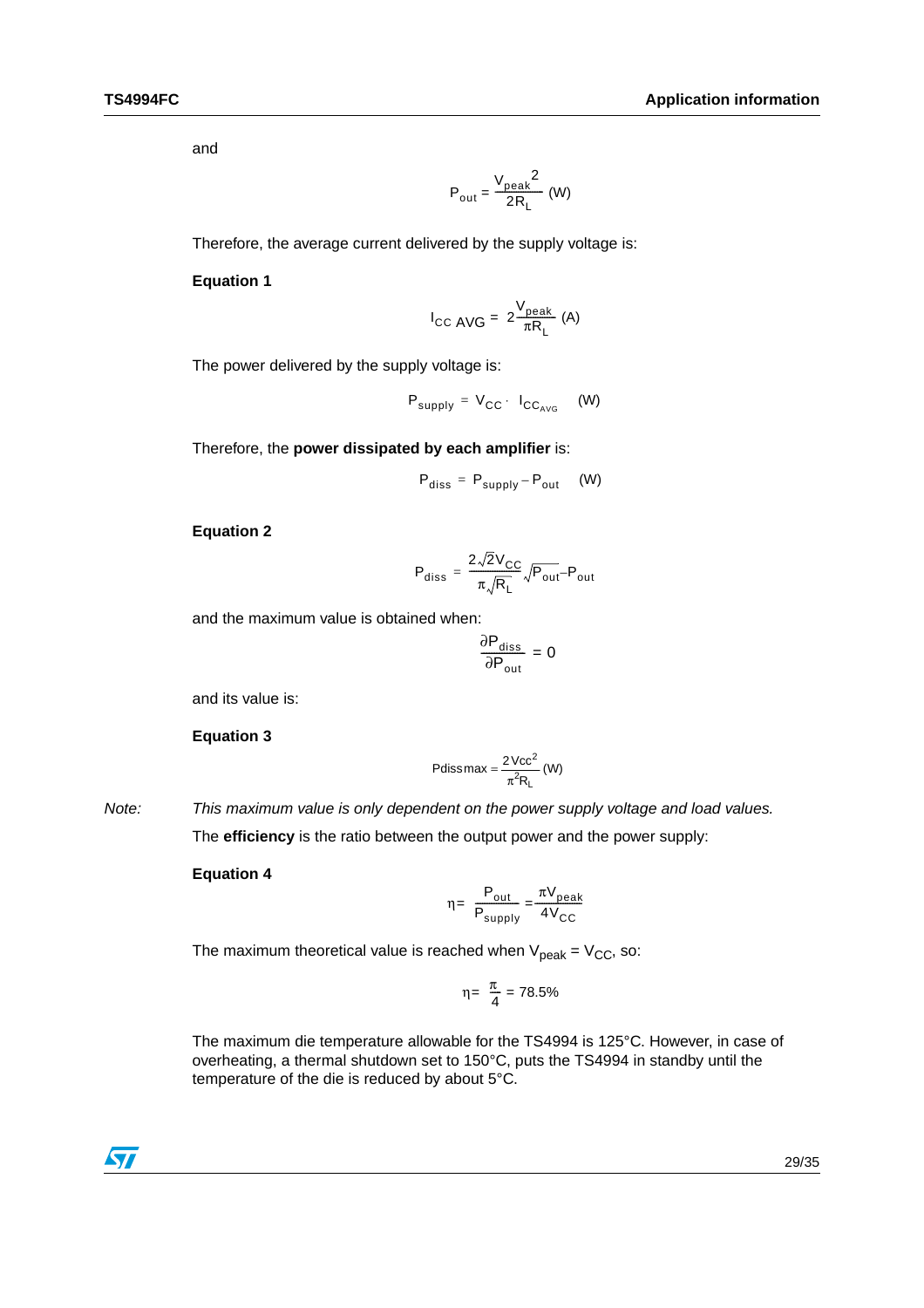To calculate the maximum ambient temperature  $T_{amb}$  allowable, you need to know:

- The value of the power supply voltage,  $V_{CC}$
- The value of the load resistor,  $R_1$
- The  $R<sub>thia</sub>$  value for the package type

**Example:**  $V_{CC} = 5V$ ,  $R_L = 8\Omega$ ,  $R_{thia-flipchip} = 100^{\circ}$ C/W (100mm<sup>2</sup> copper heatsink)

Using the power dissipation formula given above in *Equation 3* this gives a result of:

 $P_{dissmax} = 633$ mW

T<sub>amb</sub> is calculated as follows:

#### **Equation 5**

$$
T_{amb}=125^{\circ}C-R_{TJHA}\times P_{dissmax}
$$

Therefore, the maximum allowable value for  $T_{amb}$  is:

 $T_{amb}$  = 125-80x0.633=62°C

### <span id="page-29-0"></span>**4.8 Decoupling of the circuit**

Two capacitors are needed to correctly bypass the TS4994. A power supply bypass capacitor  $C_s$  and a bias voltage bypass capacitor  $C_b$ .

 $C_s$  has particular influence on the THD+N in the high frequency region (above 7kHz) and an indirect influence on power supply disturbances. With a value for  $C_s$  of 1µF, you can expect similar THD+N performance to that shown in the datasheet.

In the high frequency region, if  $C_s$  is lower than 1 $\mu$ F, it increases THD+N, and disturbances on the power supply rail are less filtered.

On the other hand, if  $C_s$  is higher than 1µF, the disturbances on the power supply rail are more filtered.

 $C<sub>b</sub>$  has an influence on THD+N at lower frequencies, but its function is critical to the final result of PSRR (with input grounded and in the lower frequency region).

### <span id="page-29-1"></span>**4.9** Wake-up time: t<sub>WU</sub>

When the standby is released to put the device ON, the bypass capacitor  $C_b$  is not charged immediately. As  $C_b$  is directly linked to the bias of the amplifier, the bias will not work properly until the  $C_b$  voltage is correct. The time to reach this voltage is called the wake-up time or t<sub>WU</sub> and is specified in *[Table 3 on page 5](#page-4-1)*, with  $C_b=1\mu F$ . During the wake-up time, the TS4994 gain is close to zero. After the wake-up time, the gain is released and set to its nominal value.

If C<sub>b</sub> has a value other than 1µF, refer to the graph in *[Figure 88 on page 22](#page-21-0)* to establish the wake-up time.

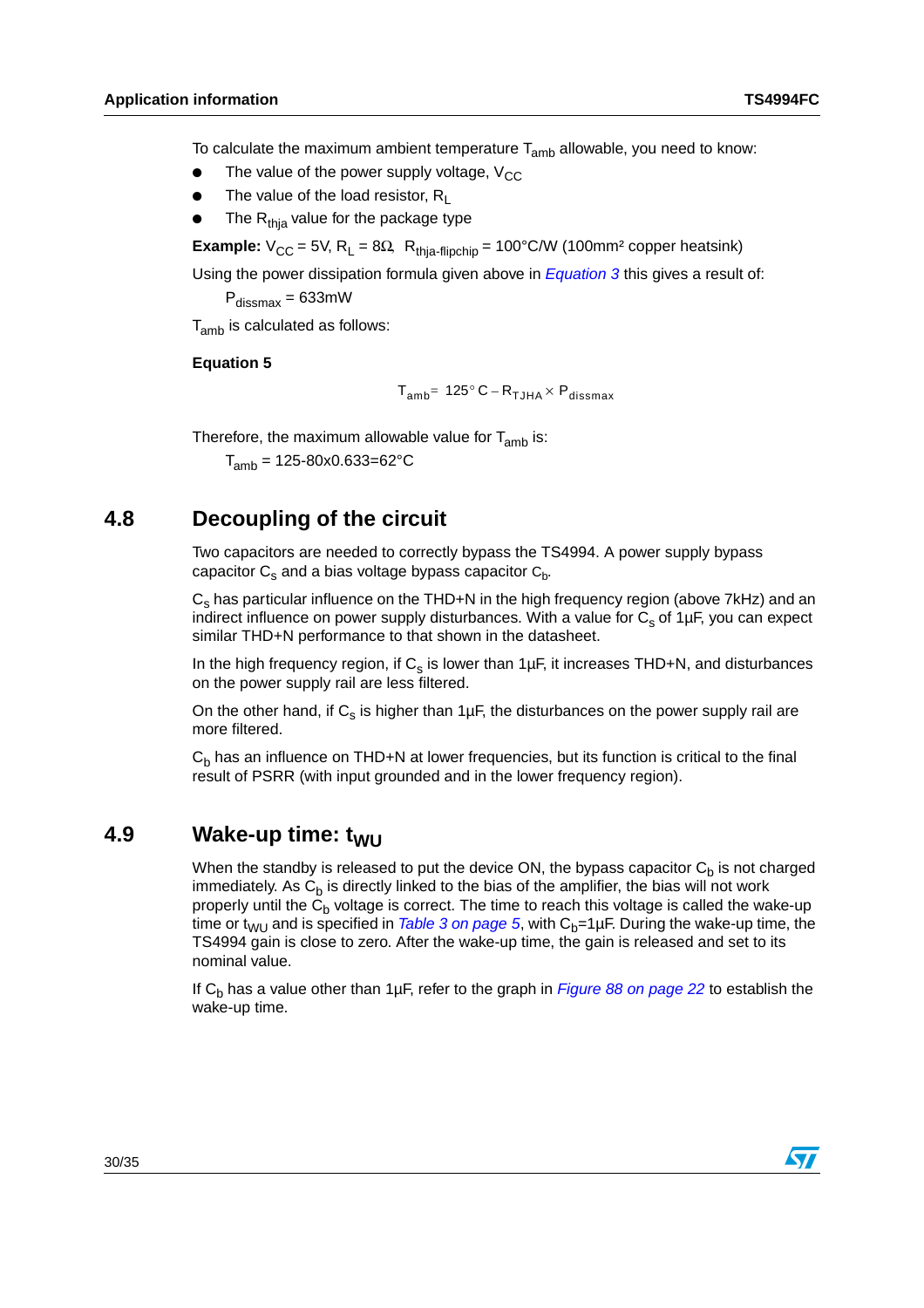### <span id="page-30-0"></span>**4.10 Shutdown time**

When the standby command is set, the time required to put the two output stages in high impedance and the internal circuitry in shutdown mode is a few microseconds.

*Note: In shutdown mode, the Bypass pin and Vin+, Vin- pins are short-circuited to ground by internal switches. This allows a quick discharge of the C<sub>b</sub> and C<sub>in</sub> capacitors.* 

### <span id="page-30-1"></span>**4.11 Pop performance**

Due to its fully differential structure, the pop performance of the TS4994 is close to perfect. However, due to mismatching between internal resistors  $R_{in}$ ,  $R_{feed}$ , and external input capacitors  $C_{in}$ , some noise might remain at startup. To eliminate the effect of mismatched components, the TS4994 includes pop reduction circuitry. With this circuitry, the TS4994 is close to zero pop for all possible common applications.

In addition, when the TS4994 is in standby mode, due to the high impedance output stage in this configuration, no pop is heard.

### <span id="page-30-2"></span>**4.12 Single-ended input configuration**

It is possible to use the TS4994 in a single-ended input configuration. However, input coupling capacitors are needed in this configuration. The schematic in *[Figure 98](#page-30-3)* shows an example of this configuration.



<span id="page-30-3"></span>**Figure 98. Single-ended input typical application**

The component calculations remain the same, except for the gain. In single-ended input configuration, the formula is:

$$
Av_{SE} = \frac{V_{O+} - V_{O-}}{Ve} = \frac{R_{feed}}{R_{in}}
$$

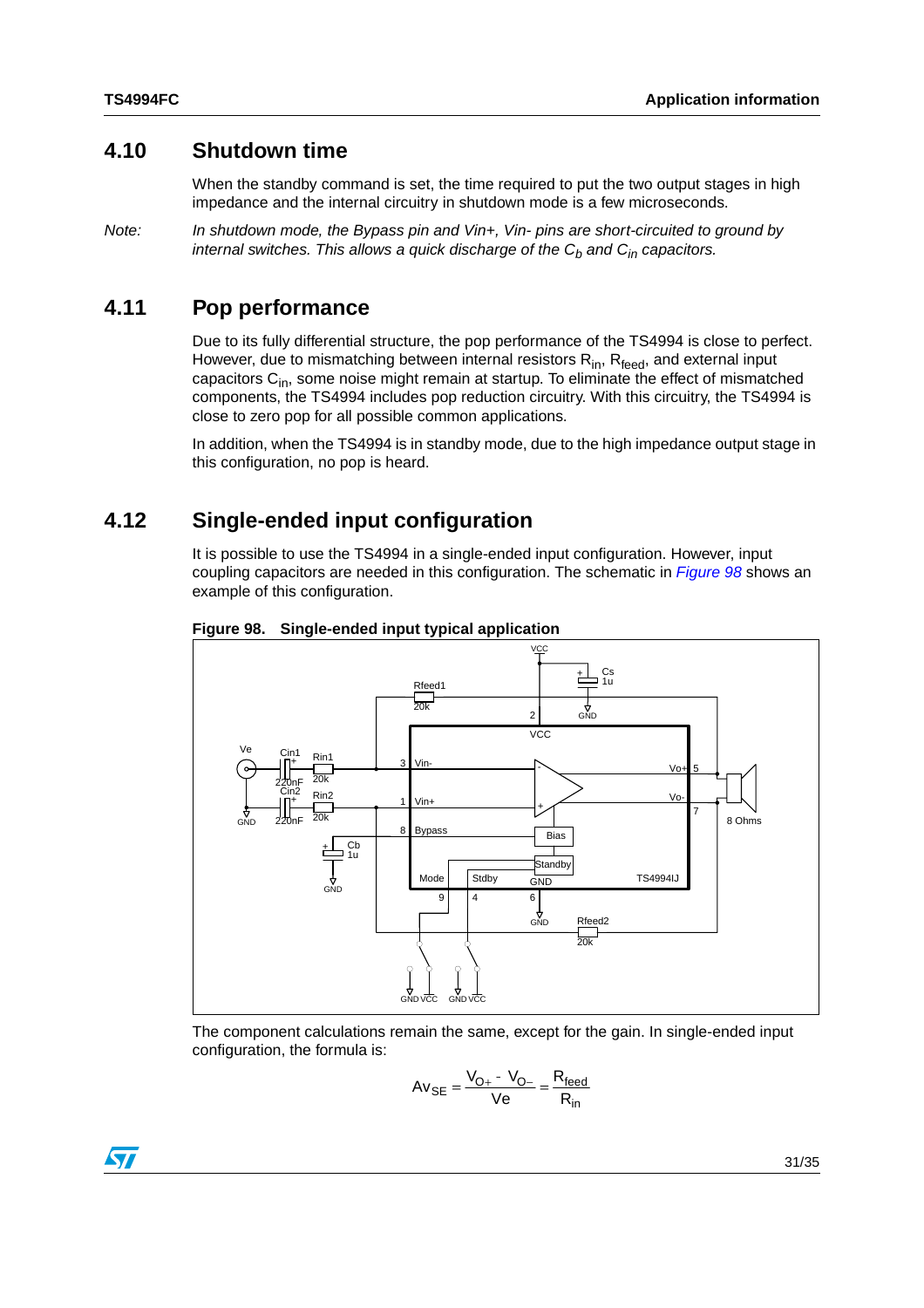## <span id="page-31-0"></span>**5 Package information**

In order to meet environmental requirements, STMicroelectronics offers these devices in ECOPACK® packages. These packages have a Lead-free second level interconnect. The category of second level interconnect is marked on the package and on the inner box label, in compliance with JEDEC Standard JESD97. The maximum ratings related to soldering conditions are also marked on the inner box label. ECOPACK is an STMicroelectronics trademark. ECOPACK specifications are available at: www.st.com.

### **Flip-chip package (9 bumps)**

Dimensions in millimeters unless otherwise indicated.





#### **Figure 100. Marking (top view)**



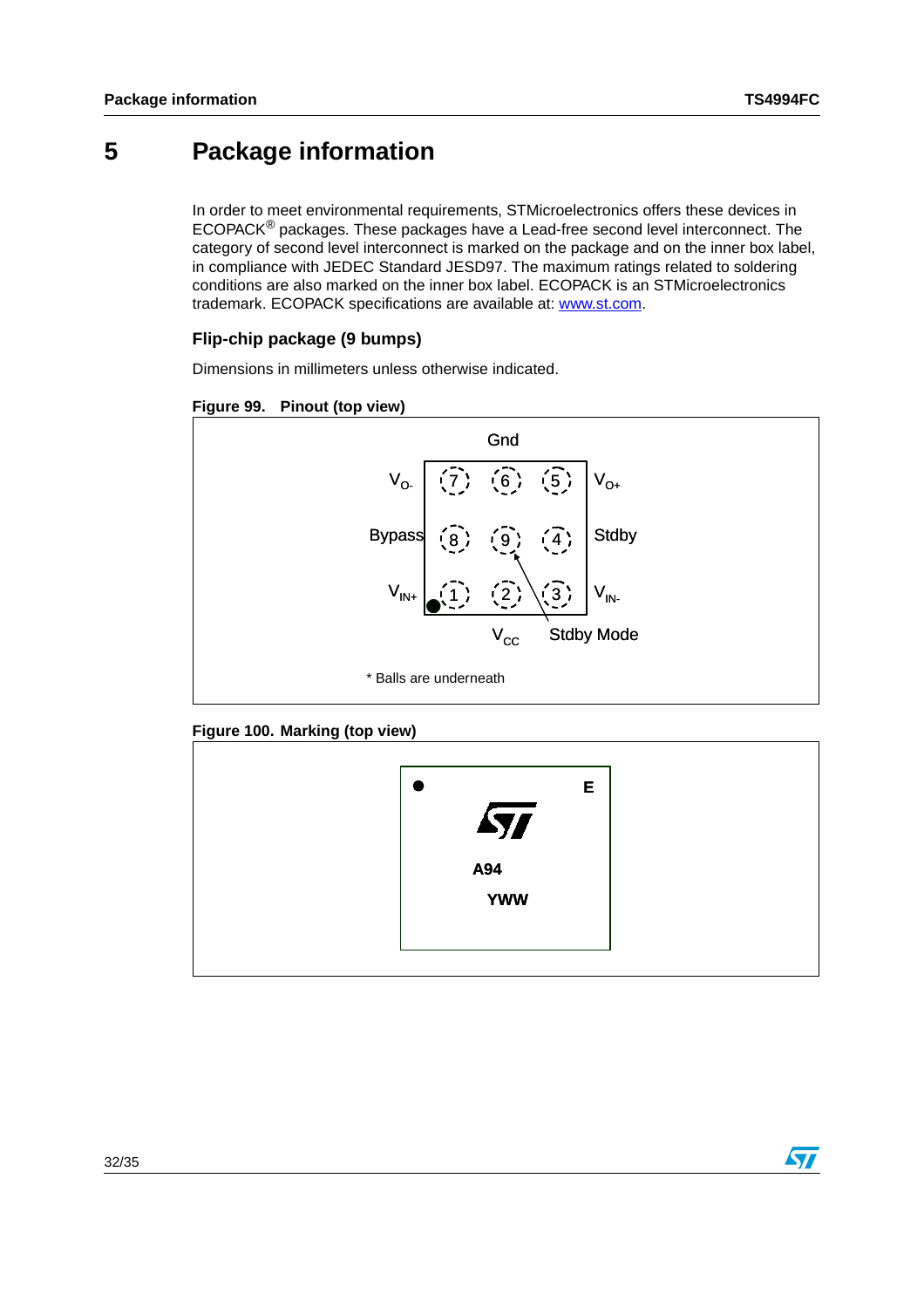







 $\sqrt{2}$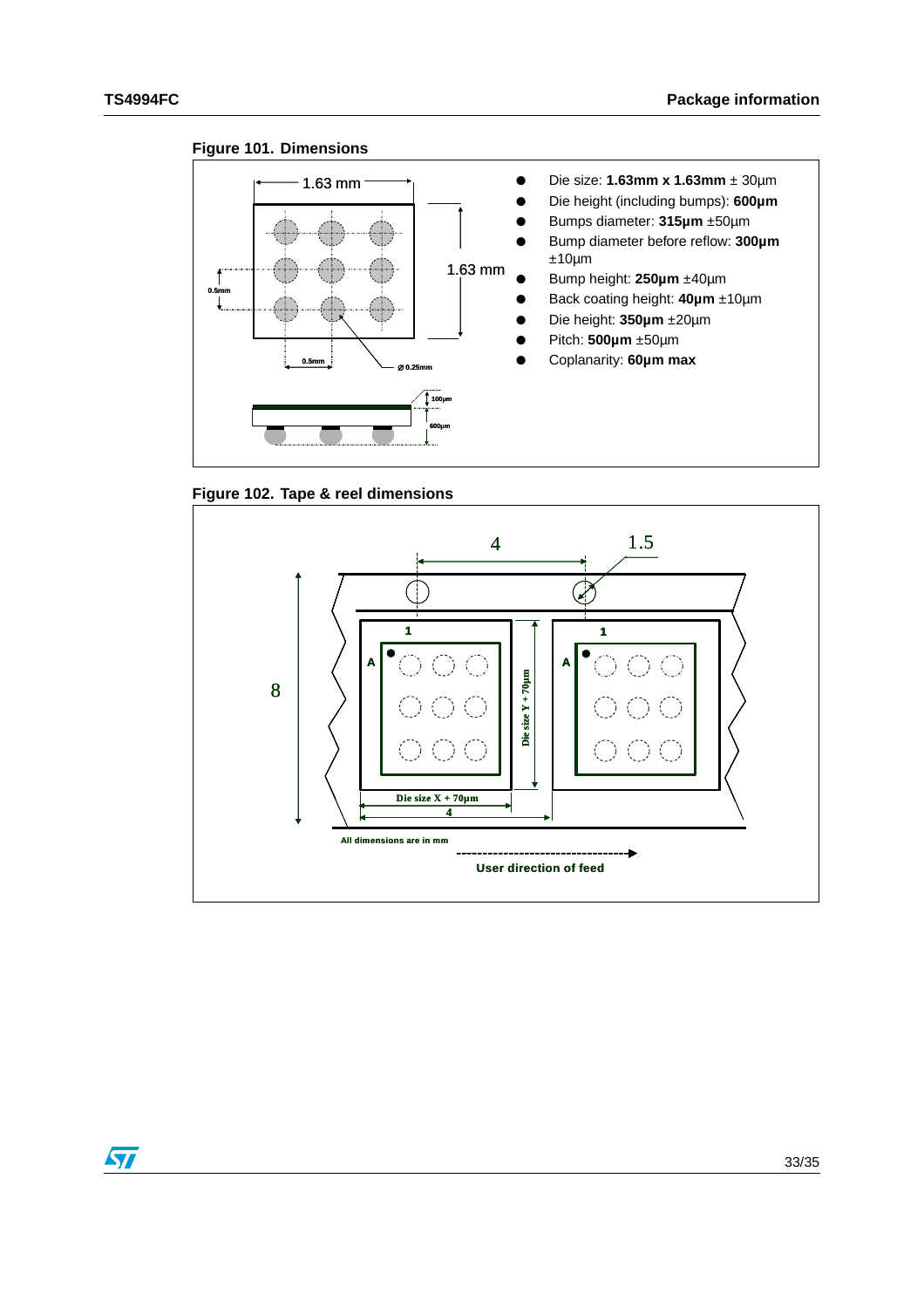# <span id="page-33-0"></span>**6 Revision history**

#### Table 6. **Document revision history**

| <b>Date</b> | <b>Revision</b> | <b>Changes</b>   |
|-------------|-----------------|------------------|
| 17-Mar-2005 |                 | Initial release. |
| 12-Dec-2006 | າ               | Template update. |